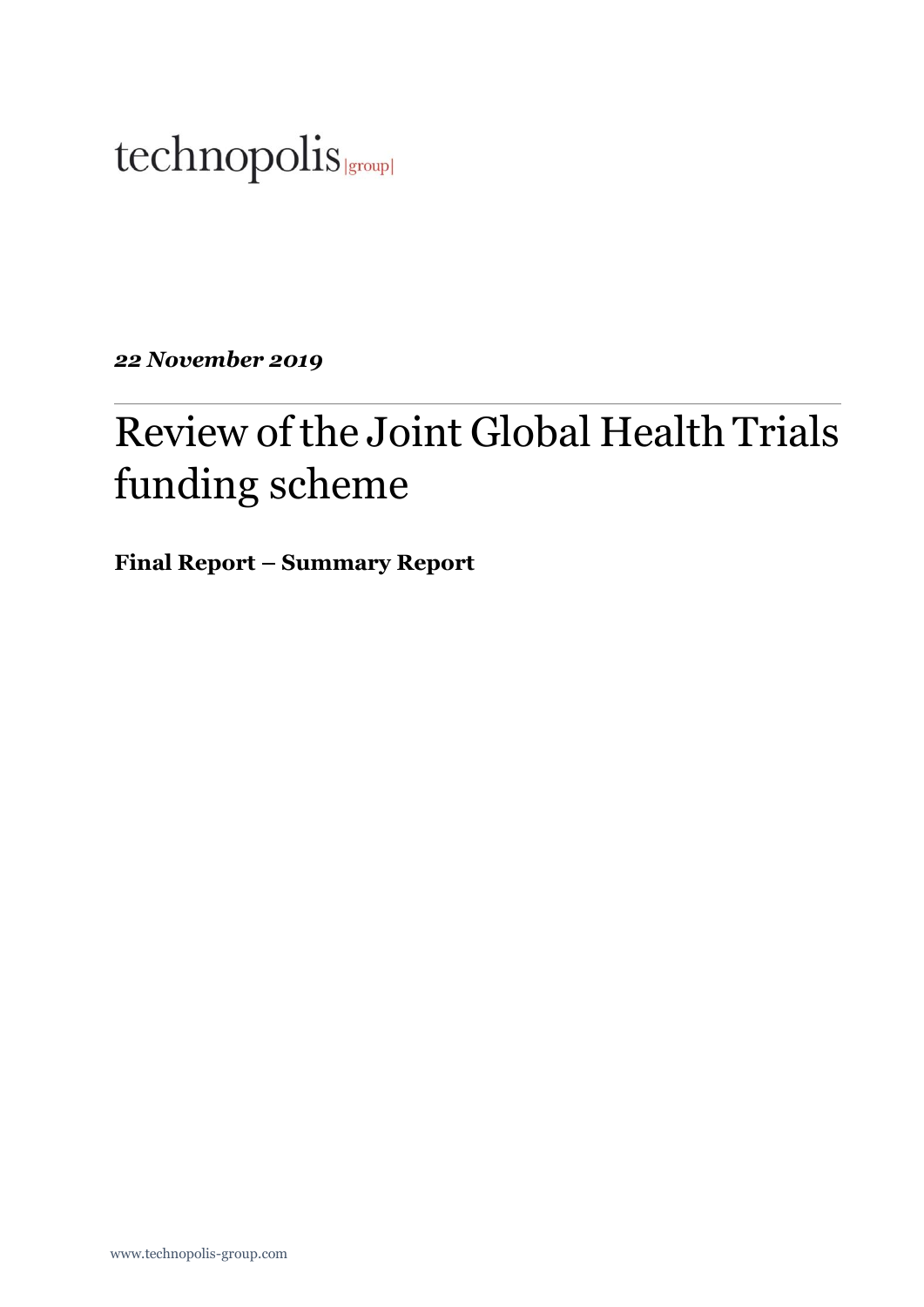technopolis(group)

## **Review of the Joint Global Health Trials funding scheme**

Final Report – Summary Report

technopolis |group| November 2019

Peter Varnai Maike Rentel Anoushka Davé Kelly Simpson Costanza Tiriduzzi

Emma Pottinger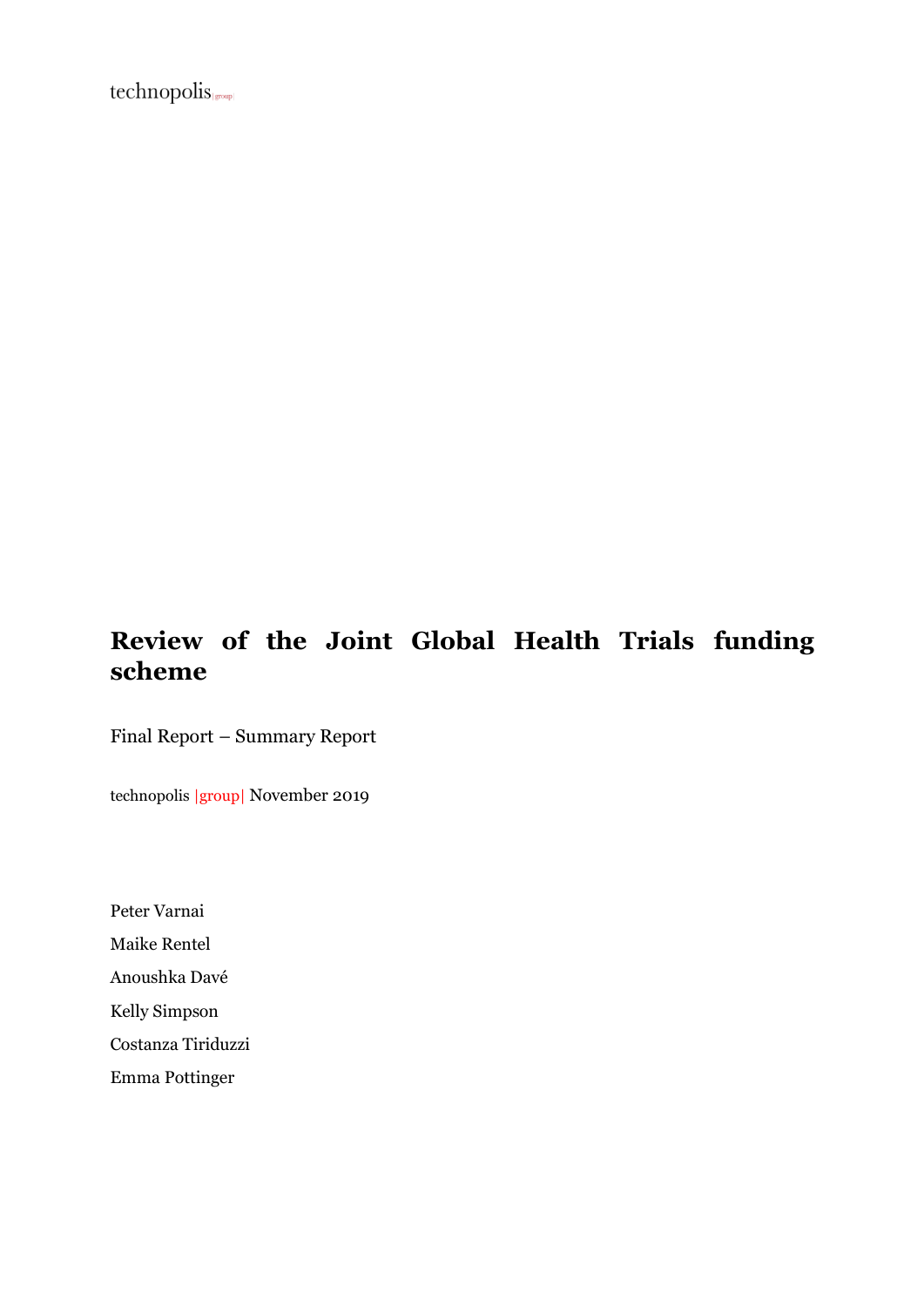## **Table of Contents**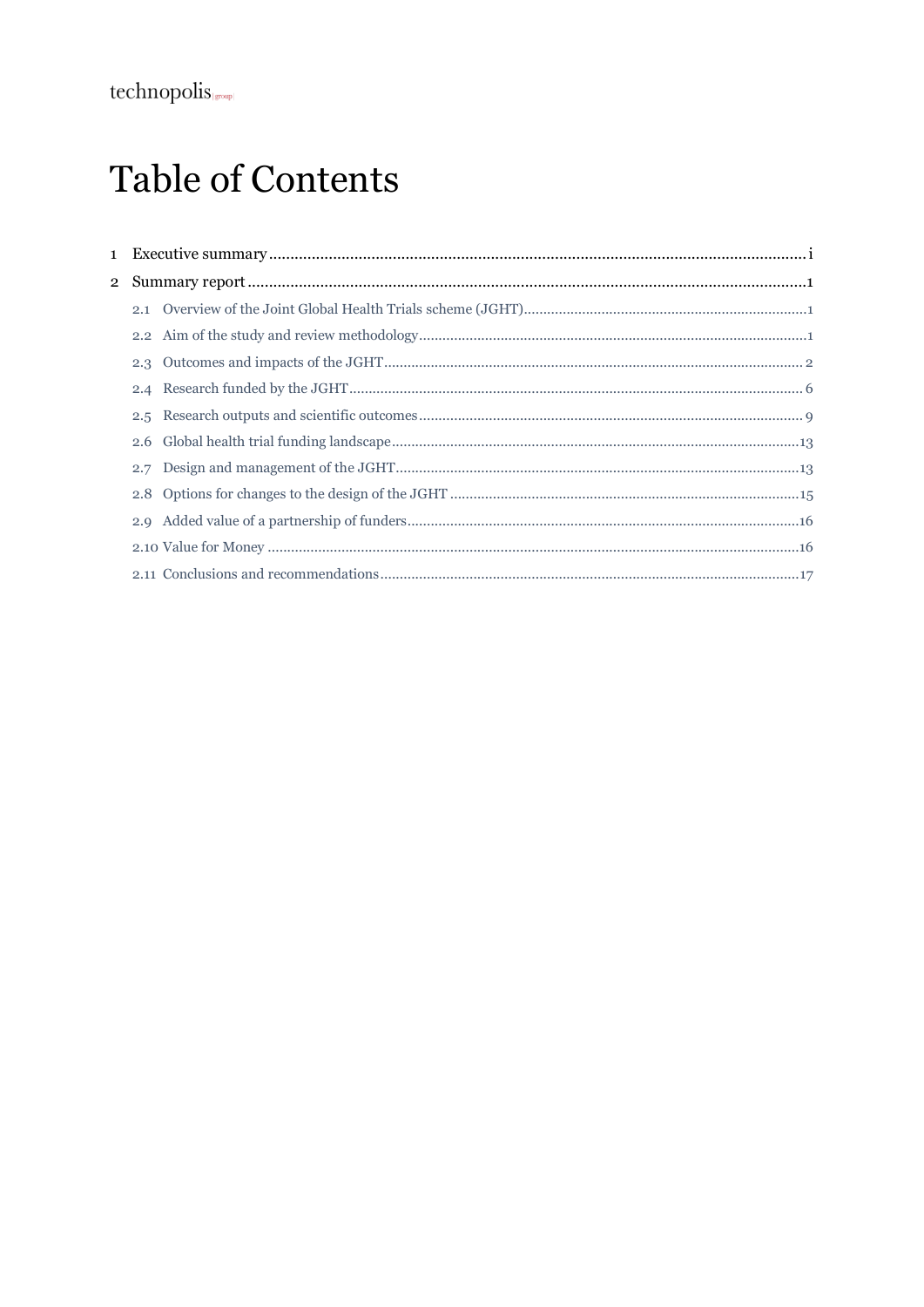## <span id="page-3-0"></span>1 Executive summary

The Joint Global Health Trials funding scheme (JGHT) was established in 2009. It is a partnership of four funders, the UK Medical Research Council (MRC), the Department for International Development (DfID), Wellcome and the Department for Health and Social Care (DHSC). The overall aim of the JGHT is to support the best proposals to generate new knowledge about interventions that promise to contribute to the improvement of health in low- and middle-income countries (LMICs), addressing a major cause of mortality or morbidity.

The funders commissioned an external review to understand the impact of the JGHT scheme, its potential for future impact and to inform the design of future funding programmes. The review was carried out by Technopolis from October 2018 to October 2019, information by desk research, database analysis, and consultations through surveys and interviews with Principal Investigators (PIs), coinvestigators, and global health experts and funders ('Key opinion leaders').

The evidence reviewed demonstrates that the JGHT is delivering on its core aim and has achieved tangible outcomes and impacts: JGHT-funded research has generated new knowledge about interventions which in turn are starting to contribute to improving health in LMICs.

#### *Overview of the JGHT portfolio*

The scheme includes two strands of funding through annual calls: *Full trial awards*, which support latestage and health intervention trials (Phase III/IV) to evaluate efficacy and effectiveness, and – starting from Call 5 – *Development awards*, which enable studies to carry out formative work preparing for a full trial.

In Calls 1-7, the JGHT scheme funded a portfolio of 63 full trial and 33 development awards (of which 28 and 22 had closed by June 2019, respectively), representing an investment of £138.8m. Research addressed a broad range of health issues, with strong emphasis on infectious diseases in the earlier calls, and an increase in mental health research from Call 5. Trial sites are located in 47 countries; 75% of trials include sites in Africa, 30% of trials have sites in Asia, and 8% in Central and South America.

The largest share of full trial awards (63%) were led by principal investigators (PIs) affiliated with institutions located in high-income countries (HICs), compared to 13% of awards led by researchers from LMIC institutions and 24% led by researchers at 'joint units' (programmes or institutes funded by organisations from HICs located in LMICs1). Around one third of awards was led by female PIs.

The majority of PIs engaged with policy makers during the design and/or implementation of the project (87% of PIs of full trials and all development awards surveyed). 39% of PIs interviewed had engaged with community groups and advisory boards, community leaders, and individuals such as patients who shared their experiences. Several researchers highlighted the importance of joint units in this respect, as these have established engagement structures which researchers are able to draw on.

#### *The JGHT is delivering against its policy and health objectives*

Research funded by the JGHT has influenced policy and led to health outcomes.

Of the 28 closed full trial awards, 32% have resulted in policy influence, and a further 36% have a high potential for success, based on the trials' findings and the level of stakeholder engagement by the study team. Three of these trials provided important evidence by informing decisions to *not* change a policy or implement an intervention. In addition, three active full trials have already influenced policy. Policy outcomes included direct influence on the World Health Organisation (WHO) guidelines; addition of

<sup>1</sup> Joint units include: KEMRI Wellcome Trust Research Programme, Kenya; Mahidol Oxford Research Unit, Thailand; Malawi-Liverpool-Wellcome Trust Clinical Research Programme, Malawi; Mwanza Interventions Trials Unit, Tanzania; MRC Unit The Gambia; MRC/UVRI Uganda Research Unit, Uganda; Oxford University Clinical Research Unit, Vietnam.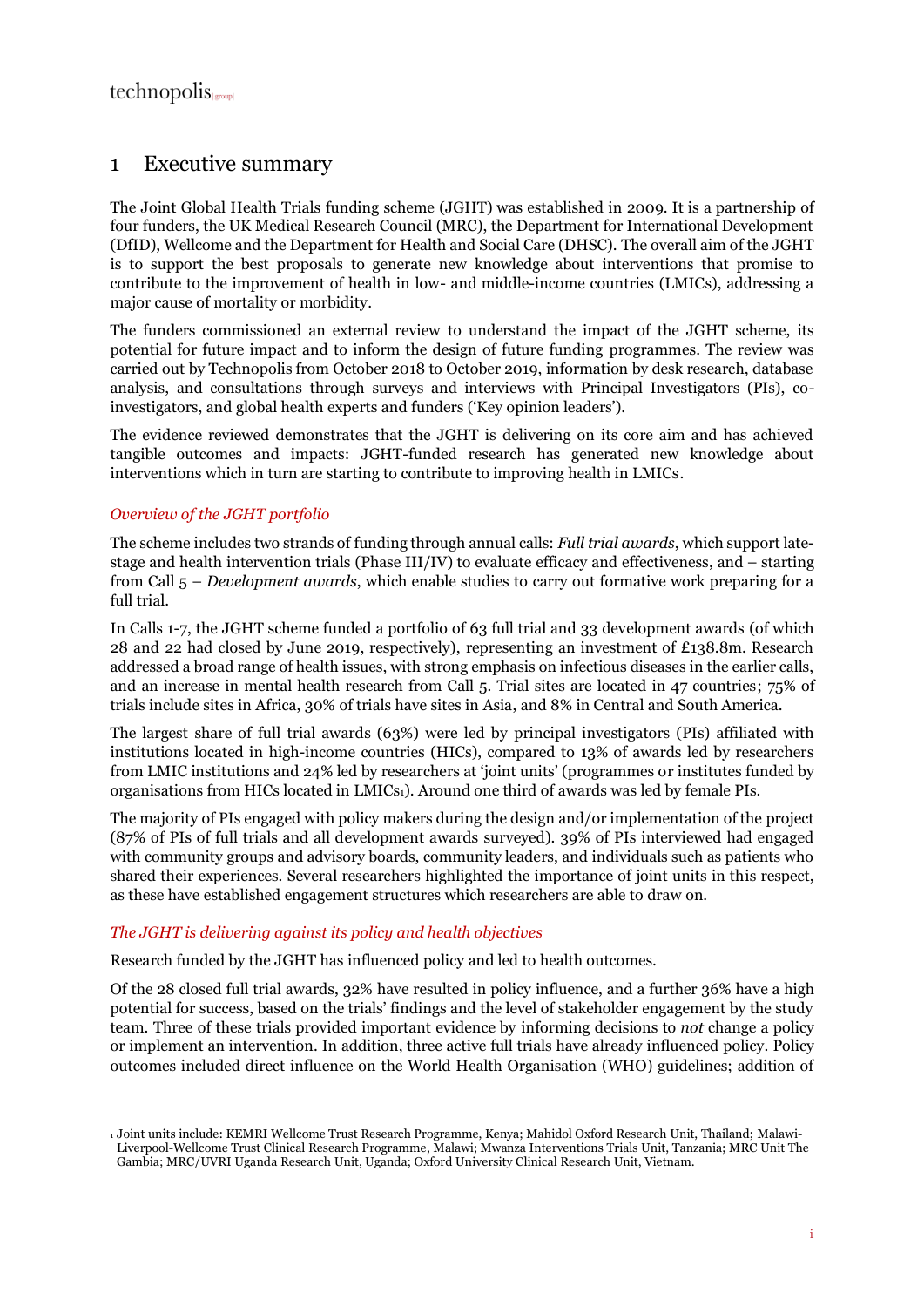products to the WHO Essential Medicines list; influence on WHO policies in other ways, e.g. lending confidence to a guideline under scrutiny, uptake into a best practice strategy paper; influence on national policies; and influence on strategy of international donors and shifting funding priorities.

Nine full trials and one development award likely led to the implementation of a health intervention. Four interventions were recommended by WHO guidelines, at least two of which have been purchased by governments via the Global Fund. Four further interventions have been, or are starting to be, implemented by national governments as part of public health programmes. One intervention is being implemented by an NGO with support from the national government.

In addition, the implementation of JGHT-funded research itself has led to direct and indirect benefits, e.g. through improved standard of care and access to care, education and awareness, for study participants and the wider community. For example, two trials alone have led to direct health benefits for around 450,000 trial participants.

Four key enablers of policy and health outcomes arising from JGHT-funded research were identified:

- The topic of the trial is timely and under debate in the policy arena, and hence key policy makers have strong interest in the research evidence.
- The trial addresses a neglected health issue, and little research evidence was available before the trial. The trial thus substantially increased the level of robust evidence on which to base policy decisions.
- Collaboration with policy makers and key stakeholders in the health system during research planning and implementation, e.g. by embedding the trial within local health programmes.
- Active engagement with policy makers to inform and influence relevant policies. This is facilitated by researchers holding advisory functions, e.g. as members of guideline committees, or key policy makers holding advisory functions related to the research, e.g. as members of the trial steering committee.

#### *The JGHT is funding high-quality research, leveraging additional funding, building capacity, and fostering collaboration*

The majority of the 28 closed full trial awards have either published the main trial findings $2(20)$ , submitted them for review (3), or are in the final analysis stage, indicating a high trial completion rate of 89%. 60% of JGHT awards reported on Research Fish  $\circ$  that they had received substantial additional funding (co-funding and follow-on funding), capturing around £160m in total. Most of this funding was provided by Wellcome, EDCTP, NIHR, BMGF and US NIH<sup>3</sup> (in order).

Of 22 closed development awards funded so far, at least 23% have led to full trials - one funded by the JGHT, and four by other funders, including DfID, US NIH and EDCTP.

JGHT-funded research has built capacity, in HICs and LMICs, and fostered collaboration. 82% of coinvestigators from full trial and development awards (140 of 170) felt that the JGHT-funded project had positively impacted their scientific knowledge, and 50% indicated their knowledge of local health needs had improved. Publications of main findings of full trial awards named investigators affiliated with 106 distinct institutes; over half of these institutions were located in LMICs (57), indicating a high level of involvement in the delivery of the trials. The lead authors of a quarter of publications (27%) were based at LMIC institutions, comparable to the shares of lead authors affiliated with joint units (31%), and institutions in HICs (27%). JGHT awards have also led to new collaborations (e.g. as reported by 50% of co-investigators) and allowed researchers to start participating in collaborative networks (30%).

<sup>2</sup> i.e. relating to the primary outcome of the trial

<sup>3</sup> European & Developing Countries Clinical Trials Partnership; National Institute for Health Research; Bill and Melinda Gates Foundation; US National Institutes of Health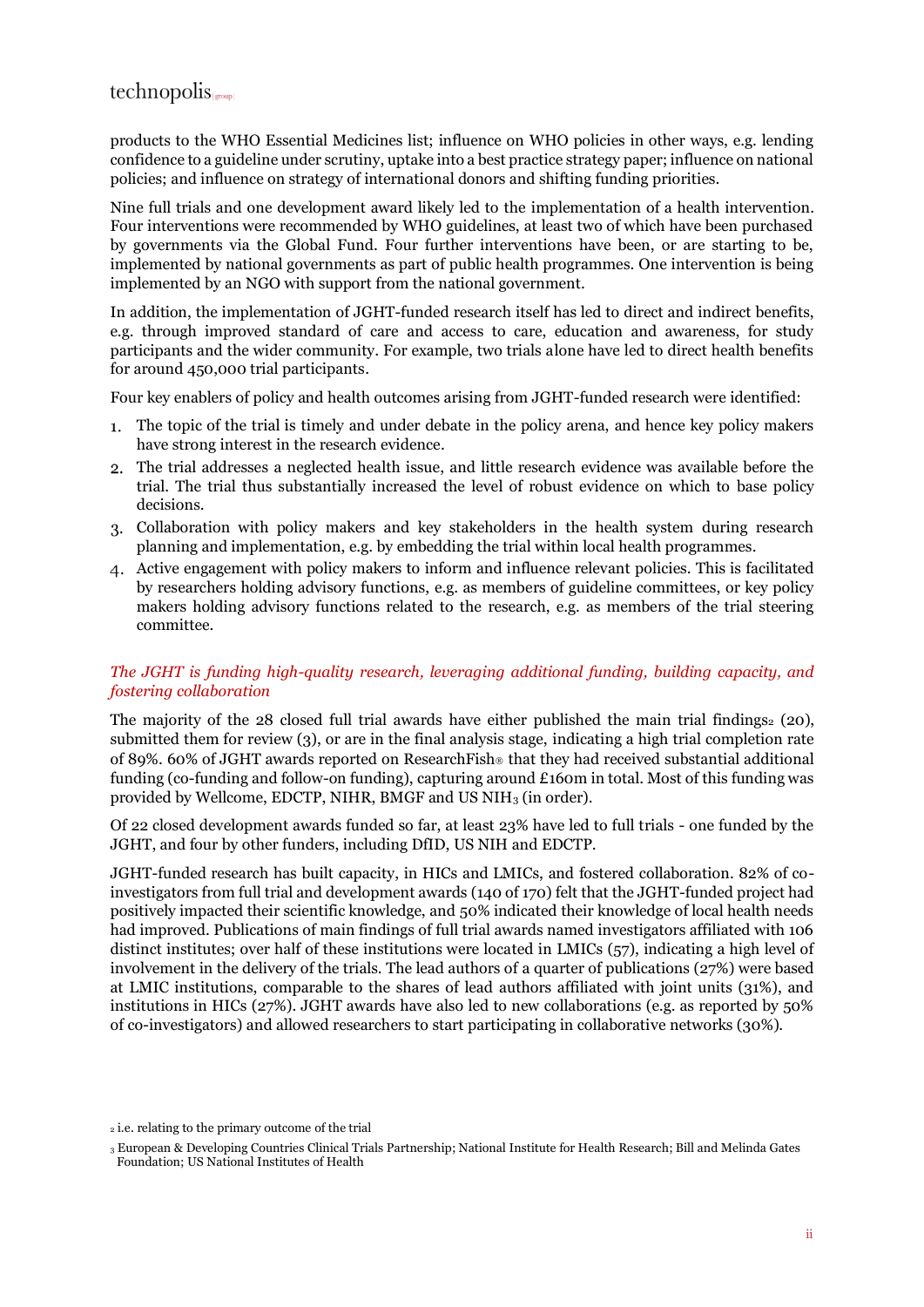## $technopolis_{|group|}$

#### *The design and promotion of the JGHT are appropriate*

Researchers and key opinion leaders were predominantly positive regarding the design and promotion of the JGHT, and no major issues emerged in the consultation. A range of additional activities were highlighted by PIs and co-investigators which the JGHT could support to help it achieve its aims. These included funding for training and other types of research such as implementation and laboratory studies; dissemination and knowledge exchange. Key opinion leaders highlighted the potential for additional support for applicants from LMICs. While researchers appreciated the 'light-touch' monitoring arrangements, many researchers felt that reporting beyond ResearchFish ® should be put in place to improve tracking of outcomes and impacts.

Of PIs who described a weakness, 29% considered the amount of funding available insufficient, both in terms of the size of awards and the lack of funding for additional aspects such as dissemination, capacity building or student fellowships (e.g. as provided by the EDCTP and US NIH). Despite the fact that the JGHT calls for proposals do not state a budget or time limit, comments by several researchers indicated that the JGHT is perceived to provide funding of about  $E_2$ -3m for a duration of 3 years.

#### *The partnership of JGHT funders provides added value*

The partnership of JGHT funders is working well. It has resulted in a variety of benefits to both funders and researchers, such as the ability to pool budgets and de-risk investment, closer cooperation and sharing of expertise between funders, and a de-fragmentation of the funding landscape. The partnership is considered to have helped maintain the UK's international leadership in producing high quality research of relevance to LMICs. However, international funders consulted were not aware of the scheme.

#### *The JGHT represents value for money (VfM) in a variety of ways, thereby maximising the impact of the investment*

The JGHT represents value for money (VfM) in a variety of ways, maximising the impact of the investment by its funders. The scheme is acknowledged to fill a gap in the global research landscape and delivers research with strong relevance to health issues of disadvantaged populations in LMICs. This is achieved through a partnership of funders, leading to sharing of expertise and risk and to efficiency gains. Its flexible scheme management approach has enabled trials to complete and thus avoid 'research waste', leading to 89% of closed awards completing trials and publishing their main results. The value generated by the JGHT includes scientific knowledge and capacity, which has contributed to further scientific work and strengthened the wider research ecosystem. In addition, financial benefits have already been achieved or are anticipated based on current award monitoring data:

- Research cost savings achieved from development awards de-risking full trials
- Additional research funding leveraged on the basis of the JGHT award
- Anticipated cost savings for LMIC health systems and improved health outcomes, partly due to increased education and awareness of health issues
- Direct employment effects of researchers, trial staff and supply chains for the UK and LMIC.

#### *Recommendations to increase the value gained from JGHT-funded research*

The review concluded that the JGHT is delivering on its core aim and has achieved tangible outcomes and impacts. Underpinned by the evidence gathered, five recommendations to further increase the value gained from the JGHT-funded research have been developed:

- 1 . Keep the overall design of the JGHT, but clearly communicate the scheme's award parameters to potential applicants, and re-focus researchers on applying for appropriately sized budgets to answer the research question (rather than fitting to the perceived funding envelope).
- 2 . Provide additional support for stakeholder engagement, both pre- and post-award, to avoid challenges during trial implementation and enable pull-through of research findings into policy and practice. This could include small grants for 'partnership workshops' and/or an expansion of the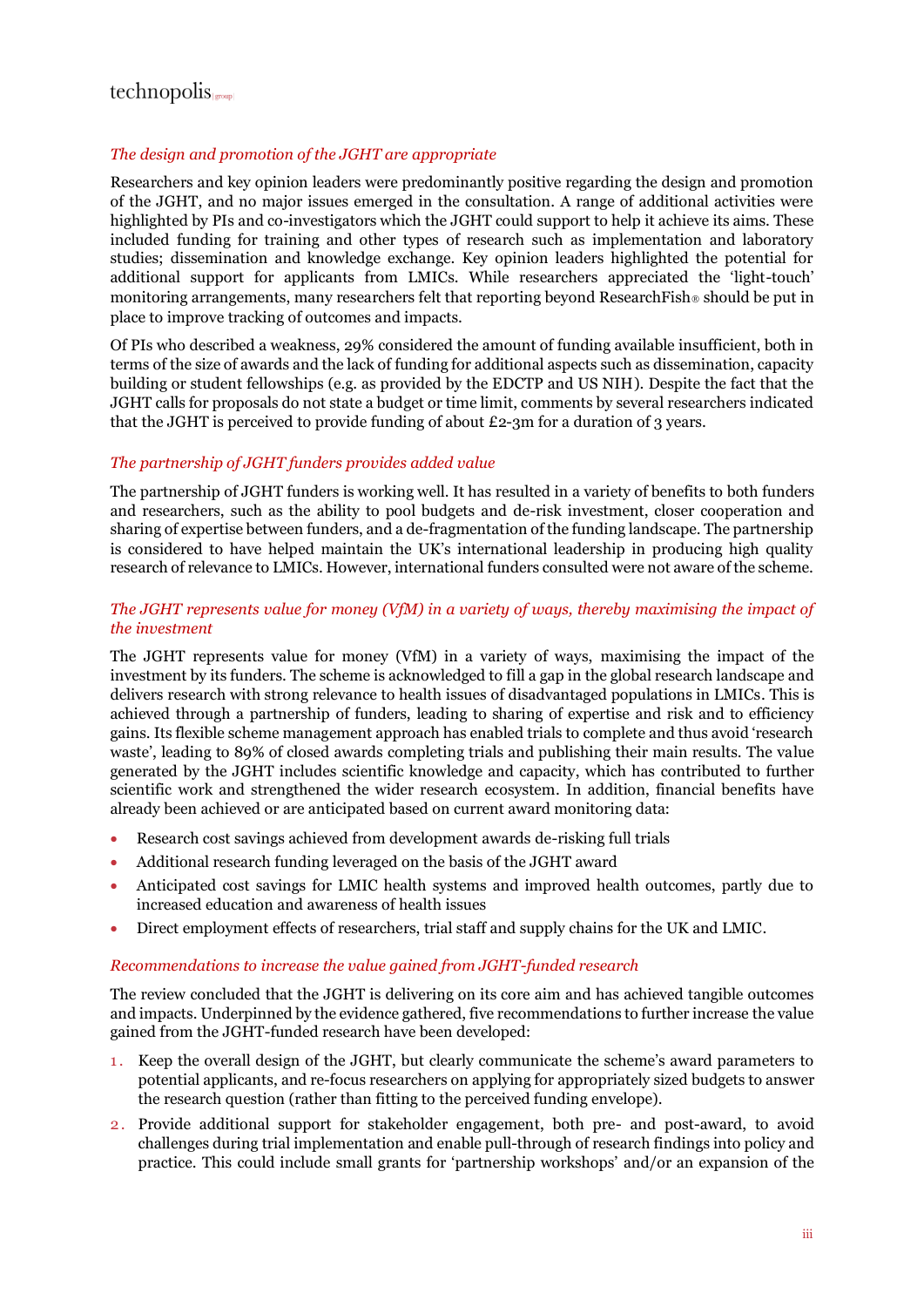development award scheme, as well as additional funding to cover engagement activities after the award has closed. Funders should explore options for how to maximise opportunities for dissemination and engagement for findings with high potential for policy influence and health impact. This could involve taking an active role in these efforts, e.g. by targeting media and convening meetings, or providing support for a team of specialists for this function.

- 3 . Increase support for LMIC researchers, including resources to assist with proposals, providing detailed feedback to unsuccessful LMIC applicants, promotion of JGHT calls in LMICs, and 'matchmaking' activities to facilitate access to expertise and infrastructure.
- 4 . Agree on key criteria for project selection among JGHT funders, defining how to balance between the size of the health need addressed, the risk of interventions tested not proving effective, and the likelihood that a trial leads to policy influence and health outcomes.
- 5 . Launch additional project monitoring, enabling better tracking of progress and outcomes and identify options to support dissemination of findings and engagement with policy makers.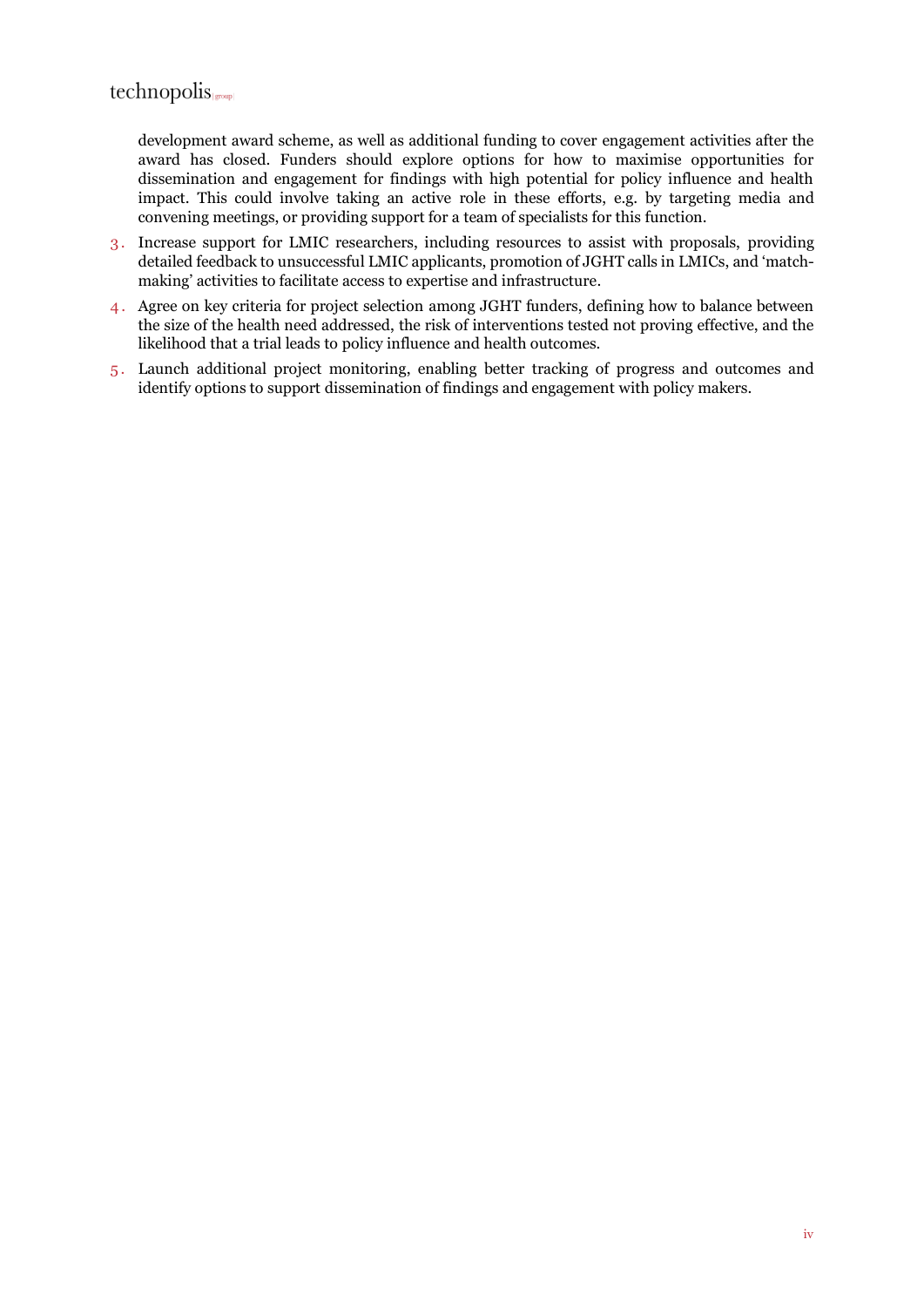## <span id="page-7-0"></span>2 Summary report

This is a summary report of the Review of the Joint Global Health Trials scheme final report. For full details, please refer to the full report, as well as documents containing the 16 impact case studies and the appendices.

#### <span id="page-7-1"></span>2.1 Overview of the Joint Global Health Trials scheme (JGHT)

The Joint Global Health Trials funding scheme (JGHT) was established in 2009. It is a partnership of four funders, the UK Medical Research Council (MRC), the Department for International Development (DfID), Wellcome and the Department for Health and Social Care (DHSC).

The overall aim of the JGHT is to support the best proposals to generate new knowledge about interventions that promise to contribute to the improvement of health in low- and middle-income countries (LMICs), addressing a major cause of mortality or morbidity. The scheme includes two strands of funding: *Full trial awards*, which support late-stage and health intervention trials (Phase III /IV) evaluating efficacy and effectiveness, and – starting from Call 5 - *Development awards*, which enable studies to carry out formative work in preparation for a trial.

Studies funded through the JGHT have to be based in LMICs, with the principal investigator (PI) employed either by a research institution in the UK or in a LMIC; co-investigators can be located in any country. There is no set limit for neither the size of the full trial awards, nor the duration of the grant. The scope of the scheme is broad and includes behavioural interventions, complex interventions, disease management, drugs, vaccines and hygiene and diagnostic strategies. While the scheme is aimed at funding trials, other types of methodologies, such as economic evaluations and social science research, are encouraged alongside the trial to explore implementation and operational issues and to pave the way to implementation and impact.

#### <span id="page-7-2"></span>2.2 Aim of the study and review methodology

The funders of the JGHT commissioned an external review to understand the impact of the JGHT scheme, its potential for future impact and to inform the design of future funding programmes. The review was conducted by Technopolis from October 2018 to October 2019. It four main objectives were:

- 1 ) to assess whether and how the JGHT scheme has delivered on its core aim i.e. the generation of new knowledge about an intervention and its contributions to improving health in LMICs
- 2 ) whether tangible outcomes and impacts have been achieved from the funded research
- 3 ) to identify ways in which value gained from this type of research programme can be increased
- 4 ) to provide guidance on future monitoring of the scheme

To address these questions, the review examined the outputs, outcomes, and impacts achieved by awards funded the 96 awards funded in Calls  $1 - 7$  of the scheme. At the time of the review, 28 full trial and 22 development awards had closed, and 35 full trial awards and 11 development awards were open.

Following a review of evaluation frameworks, the study team developed an impact logic model, a set of evaluation questions and indicators, and data collection methods to inform the JGHT review. To inform the study, evidence was gathered through a programme of interviews with 29 Principal Investigators (PIs) and 19 experts in global health research and funders ('key opinion leaders'); three surveys (PIs of active full trial awards; PIs of development awards; co-investigators); database analysis (MRC grants database, ResearchFish database, clinical trial registries, bibliometric analysis); targeted online searches and literature review; and the development of 16 impact case studies.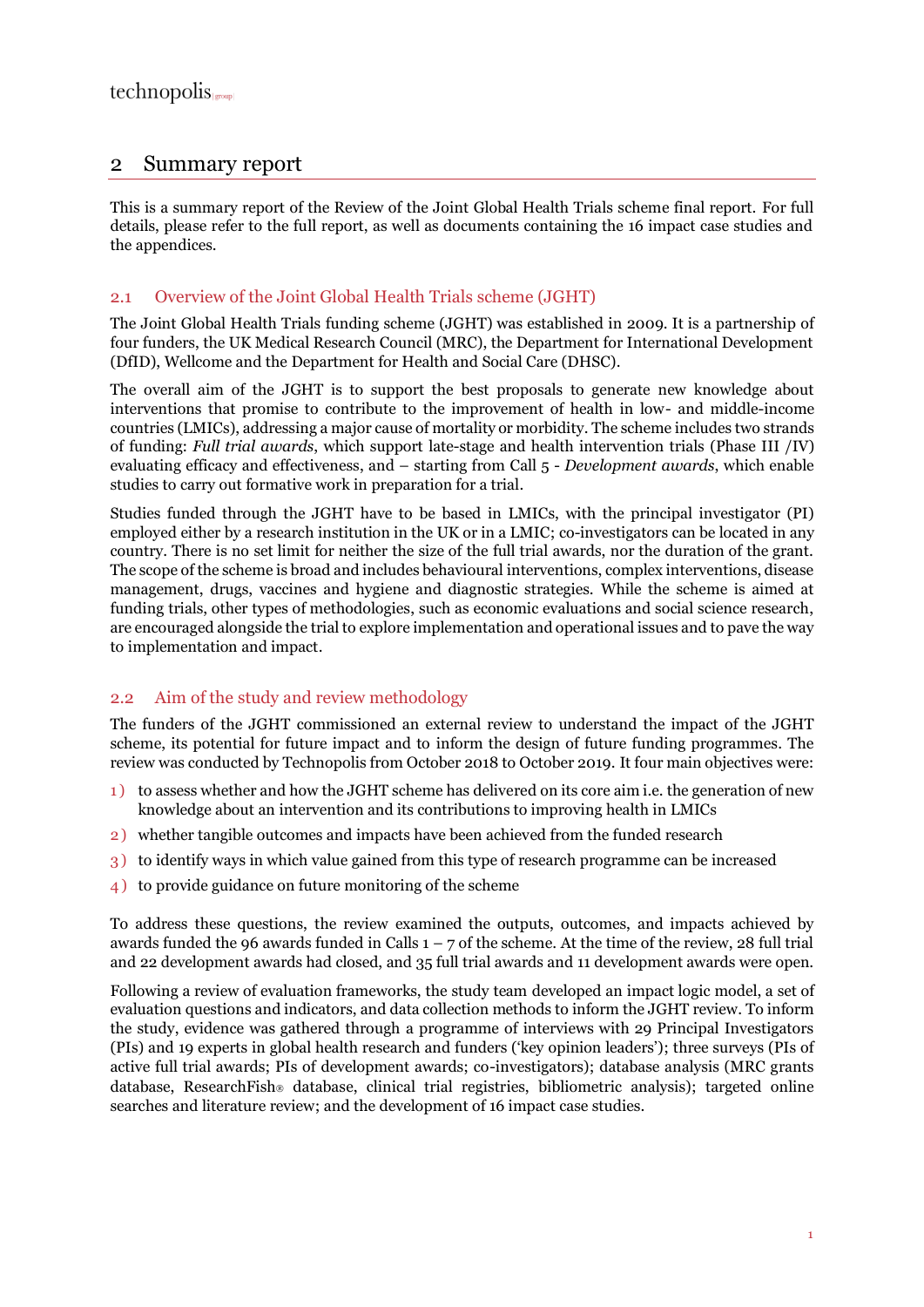## $technopolis_{|group|}$

#### <span id="page-8-0"></span>2.3 Outcomes and impacts of the JGHT

The review examined whether policy influence has been achieved and/or interventions implemented, focussing on the 24 full trial awards which have published the main findings to date.

#### *2.3.1 Policy influence*

Eight full trials have informed policy and are cited in policy documents, e.g. guidelines, with evidence from a further three trials incorporated into policies to be released in the new few months. This includes:

- Direct influence on World Health Organisation (WHO) guidelines (4 trials, with one further in final draft stage) (see [Case study summary 1\)](#page-8-1)
- Addition of products to the WHO Essential Medicines list (2 trials, one of which also influenced guidelines)
- Influence on WHO policies in other ways, e.g. lending confidence to a guideline under scrutiny, uptake into a best practice strategy paper (4 trials)
- Influence on national policies (1 trial, with two further trials having influenced policies that are not yet published). Two of the three trial teams are currently involved with efforts to scale up influence beyond the country where the trial was conducted.
- Influence on strategy of international donors and shifted funding priorities (1 trial)

Three trials provided important evidence by informing decisions to *not* change a policy or implement an intervention (see [Case study summary 1\)](#page-8-1).

#### <span id="page-8-1"></span>*Case study summary 1: The REALITY trial (Gibb)*

**Reduction of EArly mortaLITY in HIV-infected African adults and children starting antiretroviral therapy: REALITY trial** (G1100693 - Call 1)

Funding period: Oct 2012 - Mar 2018 Funding amount: £3,986,746

Lead PI: Prof Diana Gibb Lead institution: University College London / MRC Clinical Trials Unit

The REALITY trial aimed to address the question of how to reduce the high early death rates when HIV-infected individuals with a low level of immunity start antiretroviral therapy (ART). The trial tested three different approaches, using a 2x2x2 factorial trial design, at trial centres in Zimbabwe, Uganda, Malawi, and Kenya.

The trial showed that taking a package of antimicrobial drugs at the same time as starting ART reduced the rate of death from 12.2% to 8.9%, saving 3 lives for every 1000 patients treated.

The antimicrobial prophylaxis package was taken up into WHO guidelines as a treatment option. Samples from the trial are currently being analysed to address concerns about antimicrobial resistance (funded by the MRC), and findings are expected to inform the next WHO guideline update.

The trial also showed that the two other approaches - giving extra food to those starting on ART, or adding an integrase inhibitor (a new type of antiretroviral drug) to ART - did not have an effect on mortality. The latter finding however alleviated concerns over the safety of integrase inhibitors for treatment of HIV-infected individuals with very low immunity, and lent confidence to the current WHO guidelines recommending integrase inhibitors as the preferred treatment.

#### *2.3.2 Implementation of health interventions*

Nine full trials and one development award have led to the implementation of a health intervention:

- Four interventions were recommended by WHO guidelines, the cost of which is hence covered by donor organisations. The level of uptake is difficult to assess for these interventions, but at least two have been purchased by governments via the Global Fund (e.g. novel insecticidal bed nets).
- Four interventions are implemented (or at least piloted with a view to further roll-out) through national governments, as part of public health programmes
- One intervention is implemented by an NGO, with support from the national government (see [Case](#page-9-0)  [study summary 2\)](#page-9-0)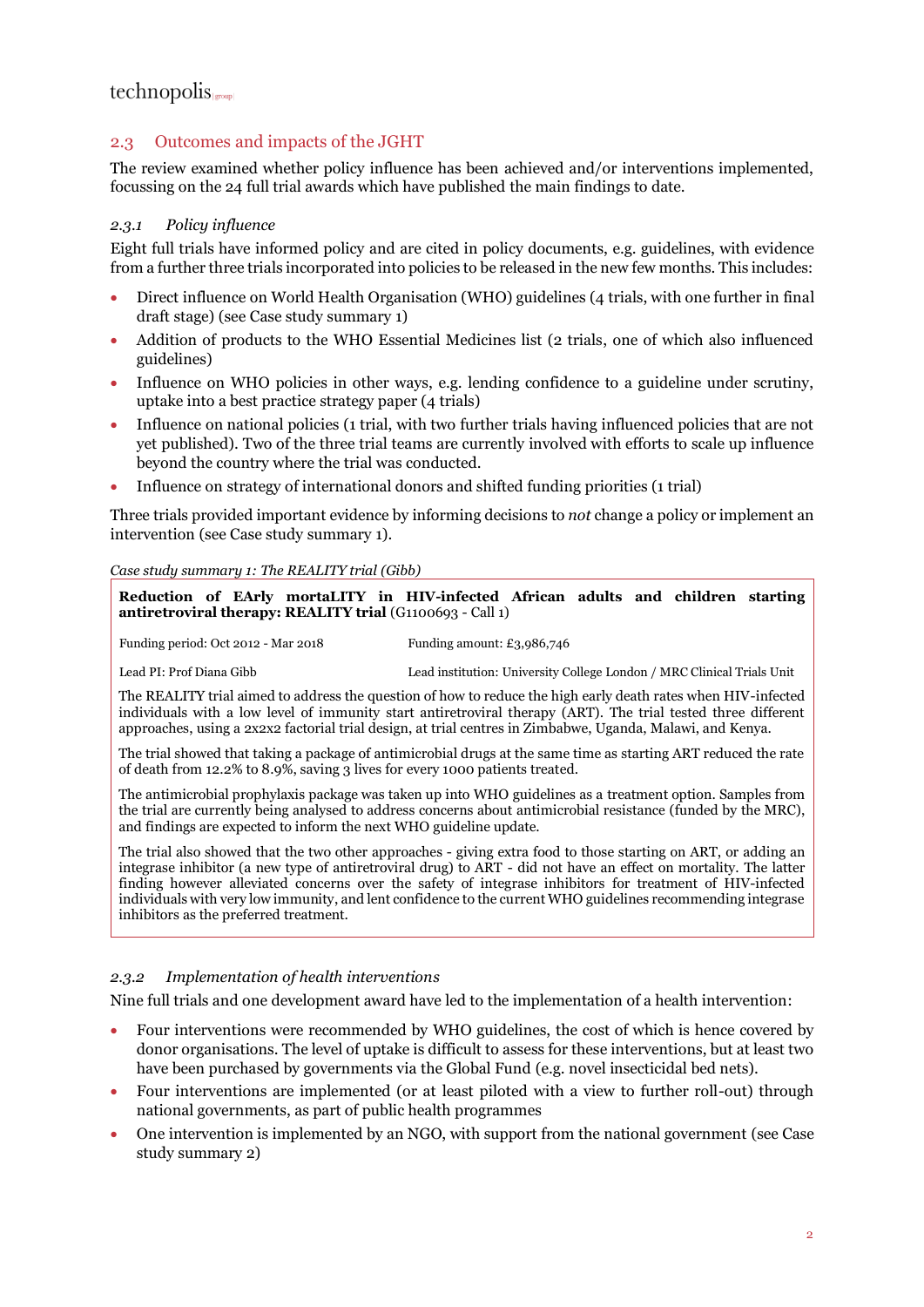<span id="page-9-0"></span>*Case study summary 2: The GoLBeT trial (Davey)*

**Randomised controlled trial of podoconiosis treatment in northern Ethiopia (GoLBeT)** (MR/K007211/1 - Call 2)

| Funding period: $01/02/2013 - 30/05/2017$ | Funding amount: $£777,890$                                                    |
|-------------------------------------------|-------------------------------------------------------------------------------|
| Lead PI: Prof Gail Davey                  | Lead institution: Brighton and Sussex Medical School, University of<br>Sussex |

Podoconiosis is a form of lymphoedema (leg swelling) in people who walk barefoot on volcanic soil in highland tropical areas. The GoLBet trial was the first trial to measure the effects of a simple foot care package a severe consequence of podoconiosis, an acute inflammation of skin, tissue, lymphatics, and lymph nodes (ADLA). The trial was led by Prof Gail Davey, University of Sussex, and conducted in rural communities in the East Gojjam Zone, Ethiopia.

The trial showed that a simple, inexpensive care package was effective in reducing the frequency and duration of ADLA. The package is now set to be incorporated into the next 5-year Ethiopian Neglected Tropical Diseases masterplan (2020-2025).

So far, an estimated 100,000 podoconiosis patients have been trained to self-treat with the foot care package in Ethiopia, including through a financial commitment by the Ethiopian government for training in 2018. In addition, the University of Sussex working with NGOs trained 200 health professionals in endemic areas. The GoLBeT team have also started working in neighbouring countries, e.g. in Rwanda, where the foot hygiene package will be referenced in the national Strategic Plan for 2020-2025, and in Uganda and Cameroon where 40 health professionals where trained.

#### *2.3.3 Health impacts*

At this point in the programme, health impacts are still limited to relatively modest numbers of beneficiaries, and the impact at the level of LMIC populations is too small to be detectable. However, the short timeframe since publication of trial findings has to be borne in mind: half of the main trial publications<sup>4</sup> were published in 2018 and 2019 (13 of 26), with just under one quarter published in 2019.

There is potential for impact reflected in population-level statistics once roll-out of interventions and adoption of policy changes into practice have occurred. For example, roll-out of the Kenyan government's strategy to break transmission of soil-transmitted helminths, which was informed by a trial co-funded by the JGHT, has the potential to impact on the prevalence of infection and associated morbidity at a national level and, if scaled up as a result of a current larger trial, in multiple countries (see [Case study summary 3\)](#page-10-0). In Ethiopia, 100,000 patients suffering from podoconiosis have already been trained in how to self-treat with a simple foot care package, shown to be effective in reducing severe symptoms of podoconiosis by a JGHT-funded trial. With an estimated 1.6 million Ethiopians affected by podoconiosis, this already represents 6.3% of the patient population; further roll-out can be expected to further decrease the level of disability and social effects as a result of the disease (see [Case study](#page-9-0)  [summary 2\)](#page-9-0).

Other trials have the potential to avert a deterioration of the current situation. For example, while 'standard' insecticidal nets have led to a dramatic reduction in the burden of malaria across sub-Saharan Africa5, this progress is now threatened by an increase in insecticide resistance. The new generation of nets tested in a JGHT-funded trial in Tanzania may help to stem this risk, and there is evidence that governments have started to purchase these. The final impact will depend on many additional factors, including effective distribution and appropriate use of nets.

<sup>4</sup> i.e. a peer-reviewed publication reporting on the primary outcome(s) of the trial

<sup>5</sup> WHO. World malaria report 2016. Geneva: World Health Organization, 2016.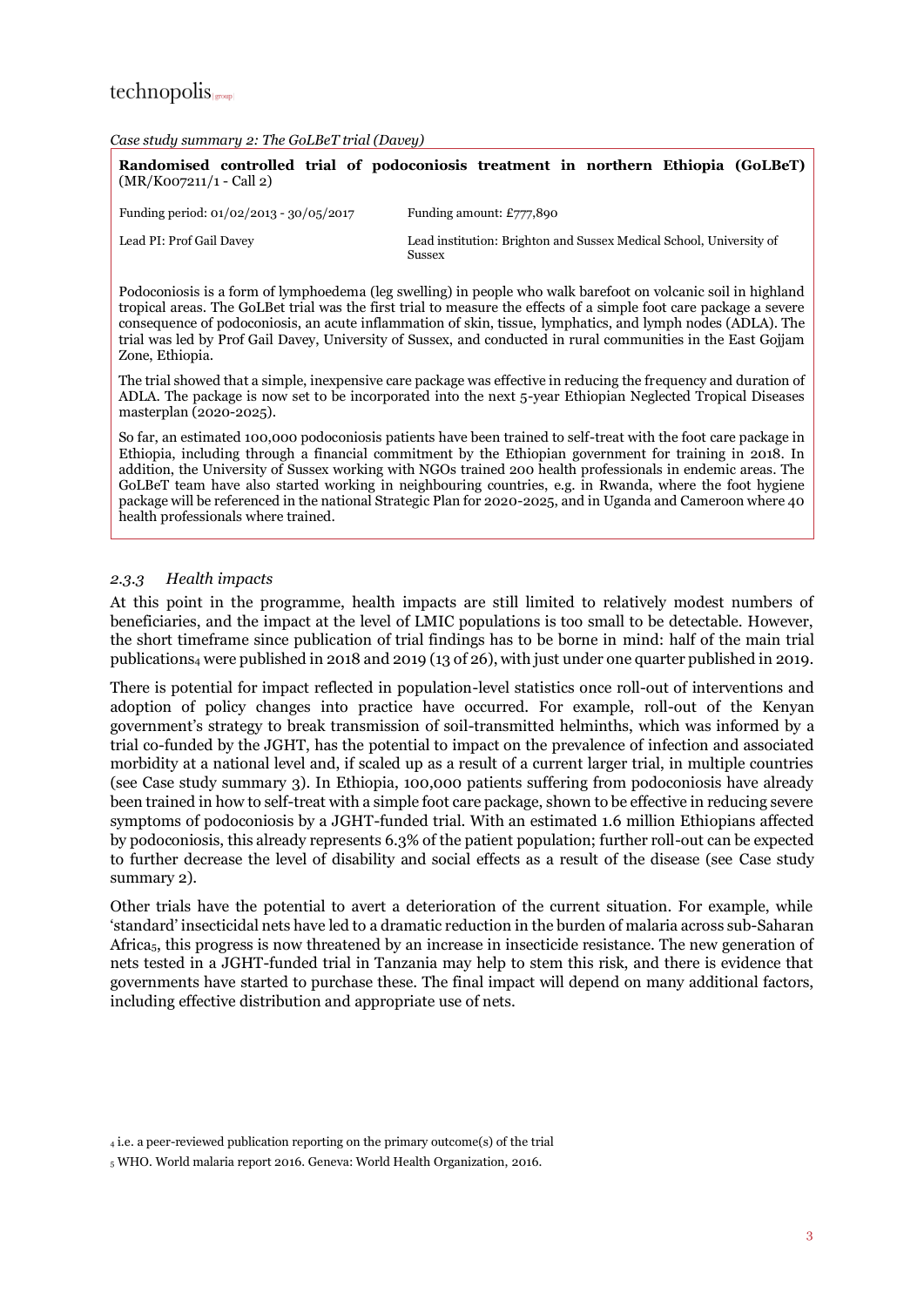#### <span id="page-10-0"></span>*Case study summary 3: The TUMIKIA trial (Pullan)*

**Interrupting transmission of soil-transmitted helminths: cluster randomised trial evaluating alternative treatment strategies in Kenya (TUMIKIA)** (MR/N00579X/1 - Call 5)

Funding period: 01/11/2015 - 31/10/2018 Funding amount: £1,027,818 (from JGHT)

Lead PI: Dr Rachel Pullan Lead institution: London School of Hygiene and Tropical Medicine, UK

Soil-transmitted helminths (STH) are among the most common infections worldwide and affect the poorest and most deprived communities.

The TUMIKIA trial investigated whether it is possible to interrupt the transmission of STH, evaluating the impact of school-based and community-based treatment on the prevalence and intensity of STH infection. It was cofunded by the Government of Kenya, the Children's Investment Fund Foundation, and the Bill and Melinda Gates Foundation. The trial was led by LSHTM in collaboration with investigators from the Kenya Medical Research Institute (KEMRI).

The trial found that community-wide treatment was more effective in reducing hookworm prevalence and intensity than school-based treatment, with little additional benefit of treating every 6 months compared to once per year.

The results fed into the 'Breaking Transmission Strategy' of the Kenyan government for 2019-2023, which targets STH with a package of interventions. Implementation is currently being piloted to prepare for nation-wide rollout. TUMIKIA findings are also informing WHO discussions on community- vs school-based treatment, and on effective monitoring and surveillance strategies.

A longer-term study in Malawi, Benin, and Sri Lanka - the DeWorm3 trial funded by BMGF and led by the Natural History Museum London - is currently expanding on the TUMIKIA results. Its findings are likely to guide BMGF strategy and inform WHO and other international organisations.

#### *2.3.4 Enablers and barriers*

Factors supporting these trials to achieve policy and health ('**enablers'**) outcomes fell into four categories. All trials that influenced policy were underpinned by at least two of these enablers.

- 1) The topic of the trial is currently under debate in the policy arena, key policy makers have strong interest in the research evidence (6 trials)
- 2) The trial addresses a little researched health issue; hence, little evidence was available before the trial (e.g. talaromycosis, podoconiosis, treatment of cryptococcal meningitis), and there was no established standard of care. JGHT trials substantially increased the level of robust evidence on which to base policy decisions (3 trials)
- 3) Active engagement, or collaboration, with policy makers during research planning and implementation (3 trials), e.g. embedding the trial within local health programmes (see [Case study](#page-10-0)  [summary 3\)](#page-10-0)
- 4) Active engagement with policy makers to inform and influence relevant policies. This is facilitated by researchers holding advisory functions, e.g. as members of WHO guideline or national strategy committees, or key policy makers holding advisory functions related to the research project, e.g. as members of the trial committee (2 trials)

The main challenges PIs encountered during the implementation of trials ('**barriers**'), as reported in surveys and interviews, were:

- Prolonged and complex administrative processes (65% of full trials, 31 of 48 and 60% of development awards, 12 of 20), particularly in relation to regulatory and ethical approval and contracts/financial transfers (35%, 17 and 15%, 7 of full trials, respectively)
- Difficulties with trial participant recruitment (48%, 23 of 48 full trials)
- Capacity issues: Hiring and retaining staff with the required skills at trial sites (35%, 17 full trials; 45%, 9 development awards)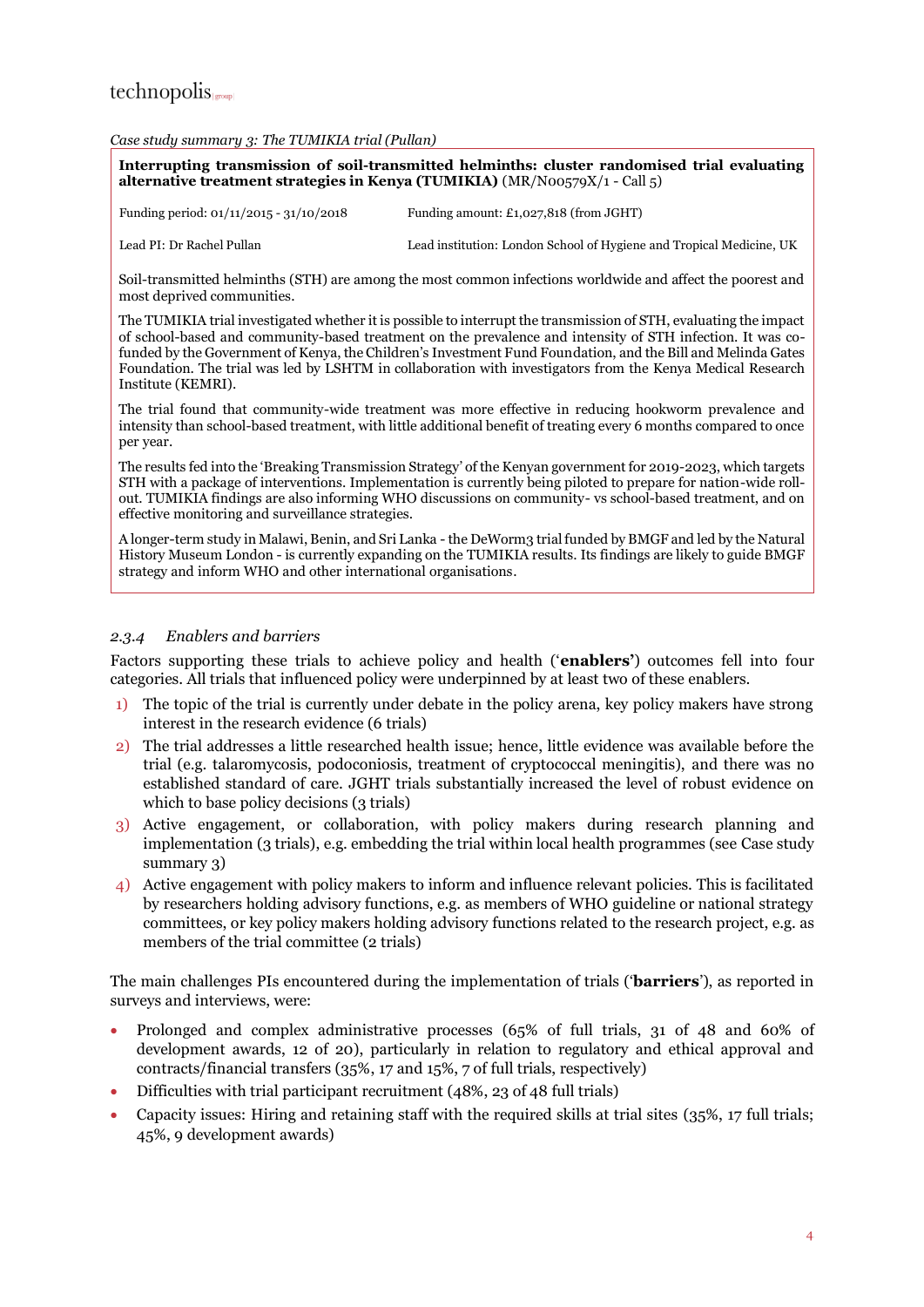All of these caused delays and, for some projects, required additional budget. Accordingly, of coinvestigators who in hindsight would make changes to the project design, 42% would change the study timeline (26 of 62), with many highlighting the challenges and unpredictability of working in an LMIC environment, and the need to allow more time for recruitment of participants. Two PIs specifically called out the important role of 'joint units' (programmes or institutes funded by organisations from highincome countries (HICs) located in LMICs6) in providing trial management capacity.

The key enablers and barriers to policy influence and implementation identified are summarised in a model [\(Figure 1\)](#page-11-0), centred around two main aspects:

- The utility of data and external conditions, dictating whether research evidence '**can'** (in principle) be used and implemented (or not)
- Human factors awareness, understanding, and buy-in dictating whether individuals involved in the process '**want to'** respond to the change warranted by the research evidence (or not)

|                                            | <b>Policy</b>                                                                                                                                                                                                                                                                                                                                                                                                                | Implementation                                                                                                                                                                                                                                                                                                                                                                                                                                                 | Scale-up                                                                                                                                                                                          |
|--------------------------------------------|------------------------------------------------------------------------------------------------------------------------------------------------------------------------------------------------------------------------------------------------------------------------------------------------------------------------------------------------------------------------------------------------------------------------------|----------------------------------------------------------------------------------------------------------------------------------------------------------------------------------------------------------------------------------------------------------------------------------------------------------------------------------------------------------------------------------------------------------------------------------------------------------------|---------------------------------------------------------------------------------------------------------------------------------------------------------------------------------------------------|
|                                            | "Can use"                                                                                                                                                                                                                                                                                                                                                                                                                    | "Can implement"                                                                                                                                                                                                                                                                                                                                                                                                                                                | "Can scale up"                                                                                                                                                                                    |
| Utility of research evidence               | Research evidence:<br>Demonstrates conclusive option for<br>uptake into policy<br>Is not in conflict with existing<br>٠<br>evidence (no or low level of evidence<br>available)<br><b>OR</b><br>Is of sufficient strength to<br>demonstrate superior policy option,<br>over conflicting evidence (scale and<br>scope of research findings)<br>To avoid delay in uptake: Is reported<br>at the right point in the policy cycle | Implementing organisation:<br>• Can afford the intervention (cost)<br>• Can deliver the intervention<br>within the existing health system<br>or other relevant structure, incl.:<br>community acceptance<br>availability of necessary<br>÷<br>infrastructure<br>healthcare worker skills<br>training<br>suitability of product,<br>technology or care delivery<br>mechanism for local conditions<br>secure conditions, e.g. no war,<br>environmental disasters | Research evidence:<br>Is relevant to and can be<br>applied to other contexts<br>(expanded geographic<br>contexts; other target<br>populations)                                                    |
|                                            | "Want to use"                                                                                                                                                                                                                                                                                                                                                                                                                | "Want to implement/adopt"                                                                                                                                                                                                                                                                                                                                                                                                                                      | "Want to scale up"                                                                                                                                                                                |
| knowledge and buy-in<br><b>Stakeholder</b> | Policy makers:<br>Are aware of / involved in research<br>and understand options for take up<br>into policy<br>Are aware of the health need the<br>research addresses<br>Have prioritised the policy addressed<br>in research, with structures in place<br>Feel a level of ownership over<br>research and policy option (buy-in)                                                                                              | Implementing organisation:<br>Can overcome potential<br>$\bullet$<br>resistance to change within the<br>system (including from<br>practitioners and target<br>population)<br>Has bought into the policy<br>change; feels a level of ownership                                                                                                                                                                                                                  | Policy makers and<br>implementing organisations<br>outside the study context:<br>Are aware and interested in<br>intervention<br>Can overcome potential<br>resistance present in other<br>contexts |

#### <span id="page-11-0"></span>*Figure 1 Model of conditions enabling policy and health outcomes*

Source: Technopolis analysis

<sup>6</sup> Joint units include: KEMRI Wellcome Trust Research Programme, Kenya; Mahidol Oxford Research Unit, Thailand; Malawi-Liverpool-Wellcome Trust Clinical Research Programme, Malawi; Mwanza Interventions Trials Unit, Tanzania; MRC Unit The Gambia; MRC/UVRI Uganda Research Unit, Uganda; Oxford University Clinical Research Unit, Vietnam.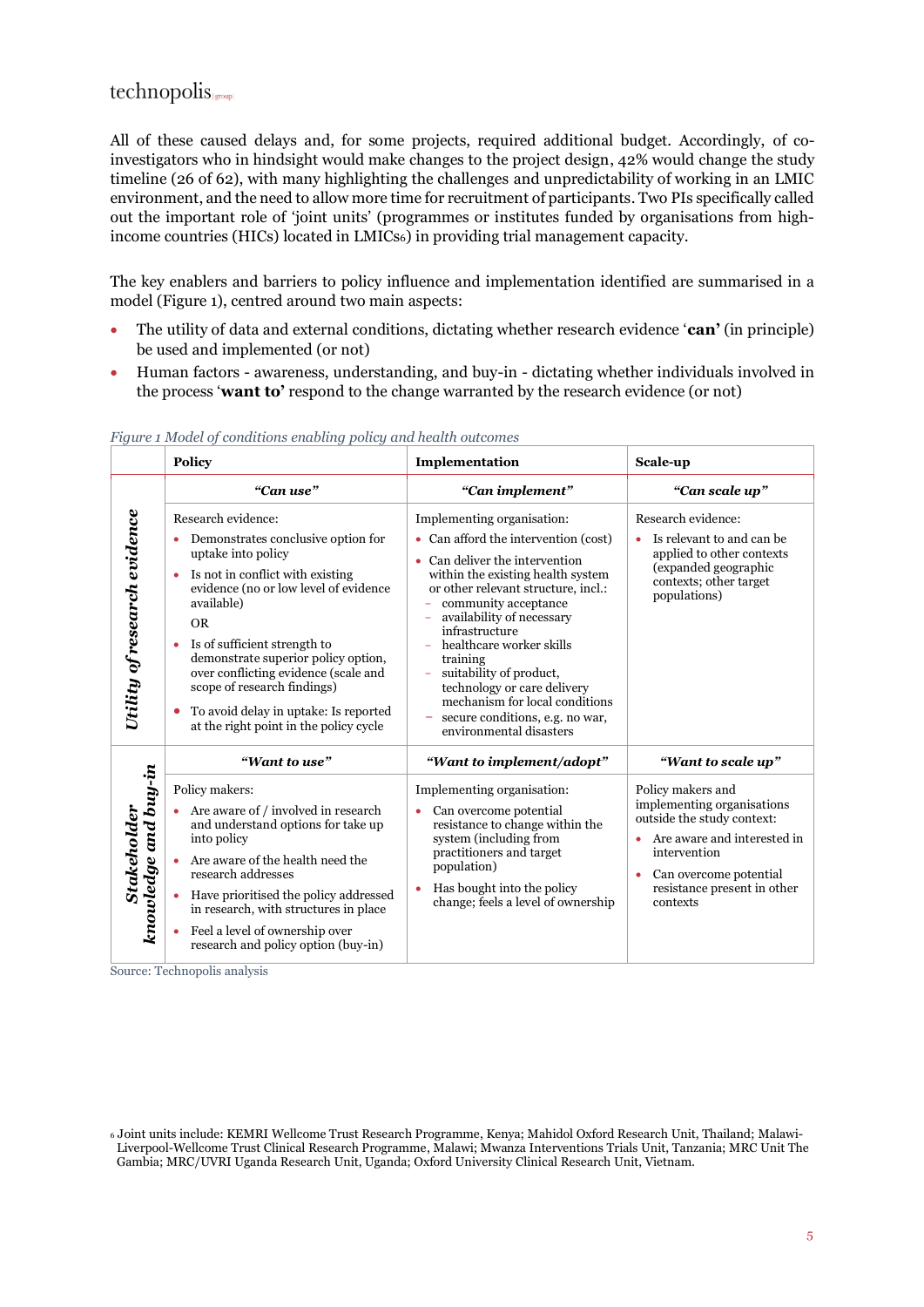#### *2.3.5 Future potential for policy and health impact*

The majority of JGHT-funded trials have not yet concluded or published results (38 of 62), or only published their main findings within the last year (e.g. eight trials published their main results in 2019); additional policy and health outcomes can hence be expected.

Based on the enablers and barriers reported by trials with achieved outcomes, the potential for policy influence for all closed trials and active trials that have published their main findings was assessed $_7$ . This assessment classified ten trials as 'high potential', given the nature of their findings (utility) and the level of policy engagement reported (stakeholder knowledge and buy-in).

Hence, taking 'policy influence' as a key performance indicator, the following estimate of the 'success rate' of the JGHT full trial award scheme can be made:

- 32% of JGHT-funded closed full trials (9 of 28) have resulted in success
- 36% of JGHT-funded closed full trials (10 of 28) have high potential for success

The final figure could hence be more than 70% of closed full trials resulting in policy influence.

#### <span id="page-12-0"></span>2.4 Research funded by the JGHT

Across calls 1-7, the JGHT has funded a portfolio of 63 full trial and 33 development awards in calls 1-7, representing an investment of £138.8m. The scheme is highly competitive, with a success rate of approx. 10% from outline stage to full trial award, and 20% for development awards. Full trial awards were on average £2.1m, with the five largest awards between £4m and £5m.

JGHT awards addressed a broad range of health issues [\(Figure 2\)](#page-13-0). Across all awards, the largest share addressed the area of 'Infection' (44%)8, followed by 'Reproductive Health and Childbirth' (15%). The share of 'Infection' decreased steadily, from 70% in Call 1 to 29% in Call 7, while the share of awards addressing 'Mental Health' increased from Call 5 and reached 36% in Call 7. Development awards addressed a broader range of areas, with an average of 8 health codes per call, compared to full trial awards, which covered an average of 4.4 health codes.

A quarter of all full trial awards were related to malaria and 14% addressed aspects of TB. The largest number of development awards addressed issues related to nutrition (15%) followed by interventions addressing cardiovascular disease, diabetes, and tobacco use (9%).

The largest share of research fell into the category 'Treatment evaluation' (46%), followed by 'Prevention' (34%), 'Health and social care services' (10%) and 'Management of diseases' (7%). This was broadly similar for full trial awards and development awards, with a stronger emphasis on 'Treatment evaluation' in full trial awards (50% of full trial awards vs. 39% of development awards), and a stronger emphasis on 'Prevention' in development awards (44% of development awards vs. 29% of full trial awards).

<sup>7</sup> It should be noted that this assessment is based on a limited level of information, in particular for trials where researchers no or very limited input into the review.

<sup>8</sup> Health Research Classification System (HRCS) Health codes; se[e https://hrcsonline.net](https://hrcsonline.net/)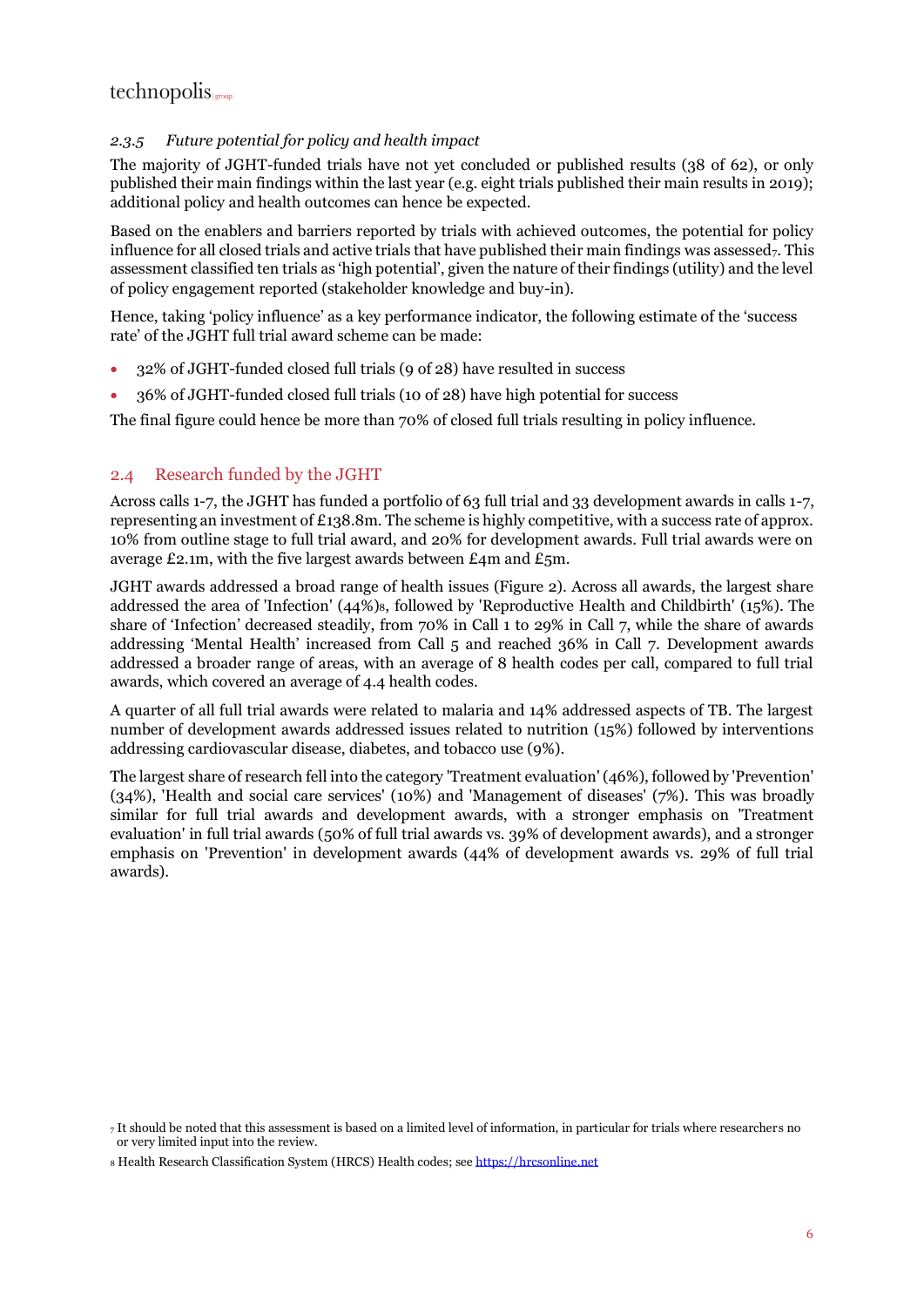<span id="page-13-0"></span>



Source of data: MRC grants database

The 63 full trials were implemented at trial sites located in 47 countries, with  $75\%$  of trials including sites in Africa, 30% of trials sites in Asia and 8% sites in Central and South America [\(Figure 3\)](#page-13-1). Uganda hosted sites for the largest number of trials (14), followed by Kenya (11) and South Africa (9). One third of trials involve sites in more than one country, with 13% (8 trials) involving sites on more than one continent.

<span id="page-13-1"></span>



Source of data: Clinical trial databases: ISRCTN, ICTRP and clinicaltrials.gov. Two trials received co-funding to conduct parallel trials involving sites in HICs and LMICs (MR/M009211/1 and MR/N006127/1); HIC sites are not included in the map.

<sup>9</sup> Two trials (MR/M009211/1 and MR/N006127/1) included sites in HICs funded through alternative sources. These sites were excluded from this analysis.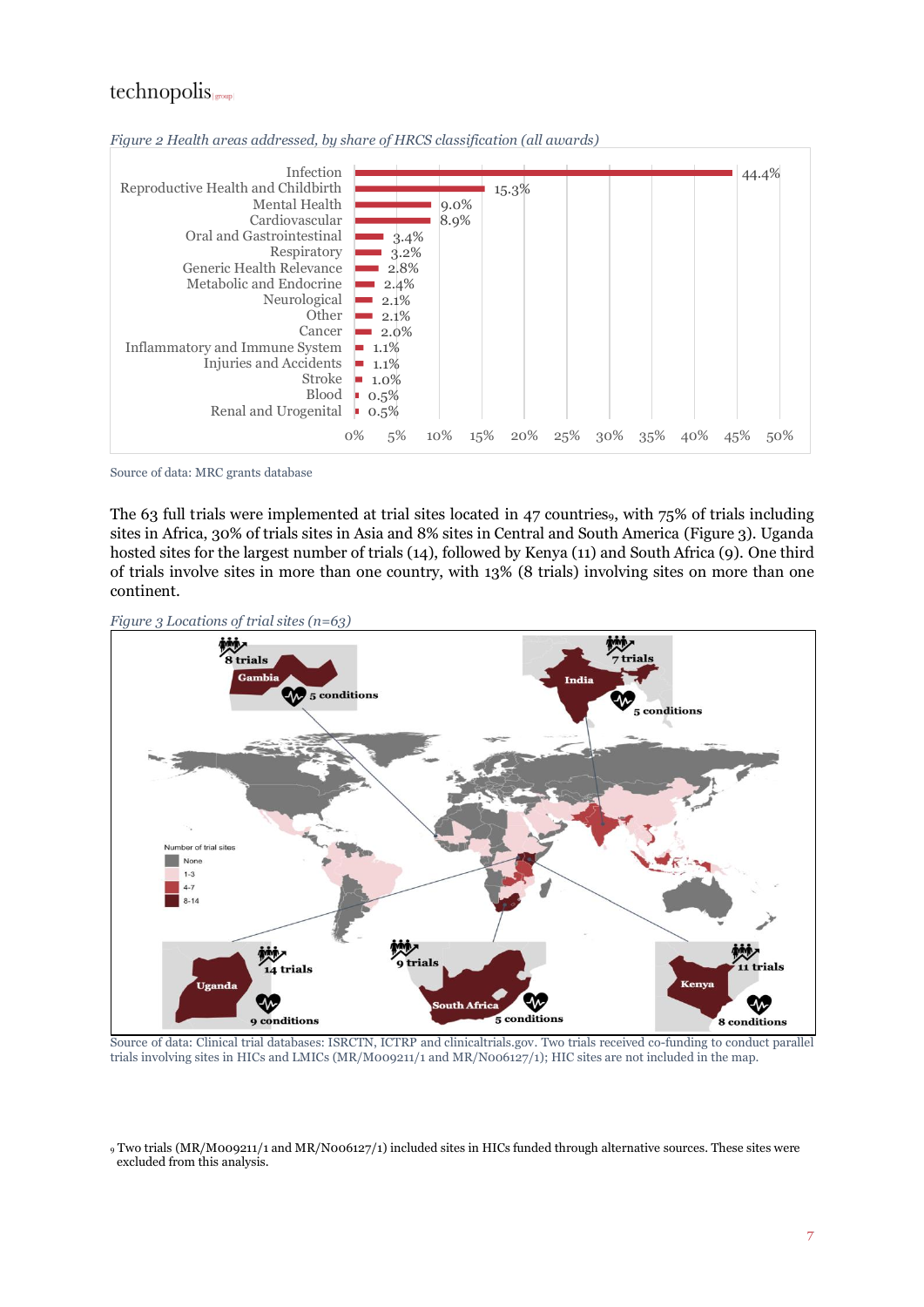## $technopolis_{|group|}$

The largest share of full trial awards (63%, 40 of 63) were led by PIs affiliated with institutions located in high-income countries (HICs), compared to 13% (8) led by researchers from LMIC institutions and 24% (15) led by researchers at joint units [\(Figure 4\)](#page-14-0). PIs at the London School of Hygiene and Tropical Medicine alone led 19% of full trials (12) and 9% of development awards (3). Other institutions with PIs leading multiple trials include the Liverpool School of Tropical Medicine (5), University College London (4) and the University of Oxford (3).

Project plans submitted during the application process indicated that a total of 647 individuals were involved as PIs or co-investigators in JGHT-funded research. These individuals were affiliated with 212 organisations, half of which were located in LMICs (excluding joint units) [\(Figure 4\)](#page-14-0). The largest number of institutions were located in South Africa, Uganda, and India (5-7%). Institutions in LMICs involved in the largest number of proposed teams were The Aga Kahn University, Pakistan, and the University of Malawi, Malawi (6 awards each). An analysis of author affiliation of the main trial findings of 22 closed full trial awards<sup>10</sup> showed a similar distribution.

<span id="page-14-0"></span>



Source of data: MRC grants database. The size of the dot corresponds to the number of PIs associated.

Applications led by PIs affiliated with joint units were highly successful and achieved a 75% success rate for full applications (i.e. at the second stage of the full trial application process. In comparison, the success rate for full trial applications led by PIs at HIC and LMIC institutions was 48% and 21%, respectively. This rate has not improved over time; in fact, there were no full trials led by PIs at LMIC institutions in Calls 6 and 7. For development awards, the success rates were 25% for PIs at HIC institutions and 15.5% for LMIC institution-led applications (while joint units rarely applied for these awards, accounting for only 3% of applications).

Three LMIC organisations led two awards: the University of Cape Town (two full trial awards), and the Peruvian University Cayetano Heredia and Sangath, India (two development awards each). Overall, PIs at LMIC institutions headed 8 full trials and 12 development awards.

<sup>10</sup> Publications of main trial findings from a further two awards could not be included as one (very recent) publication had not yet been indexed in Scopus (MR/M009211/1) and co-author indexing was not available for the other (G1100570).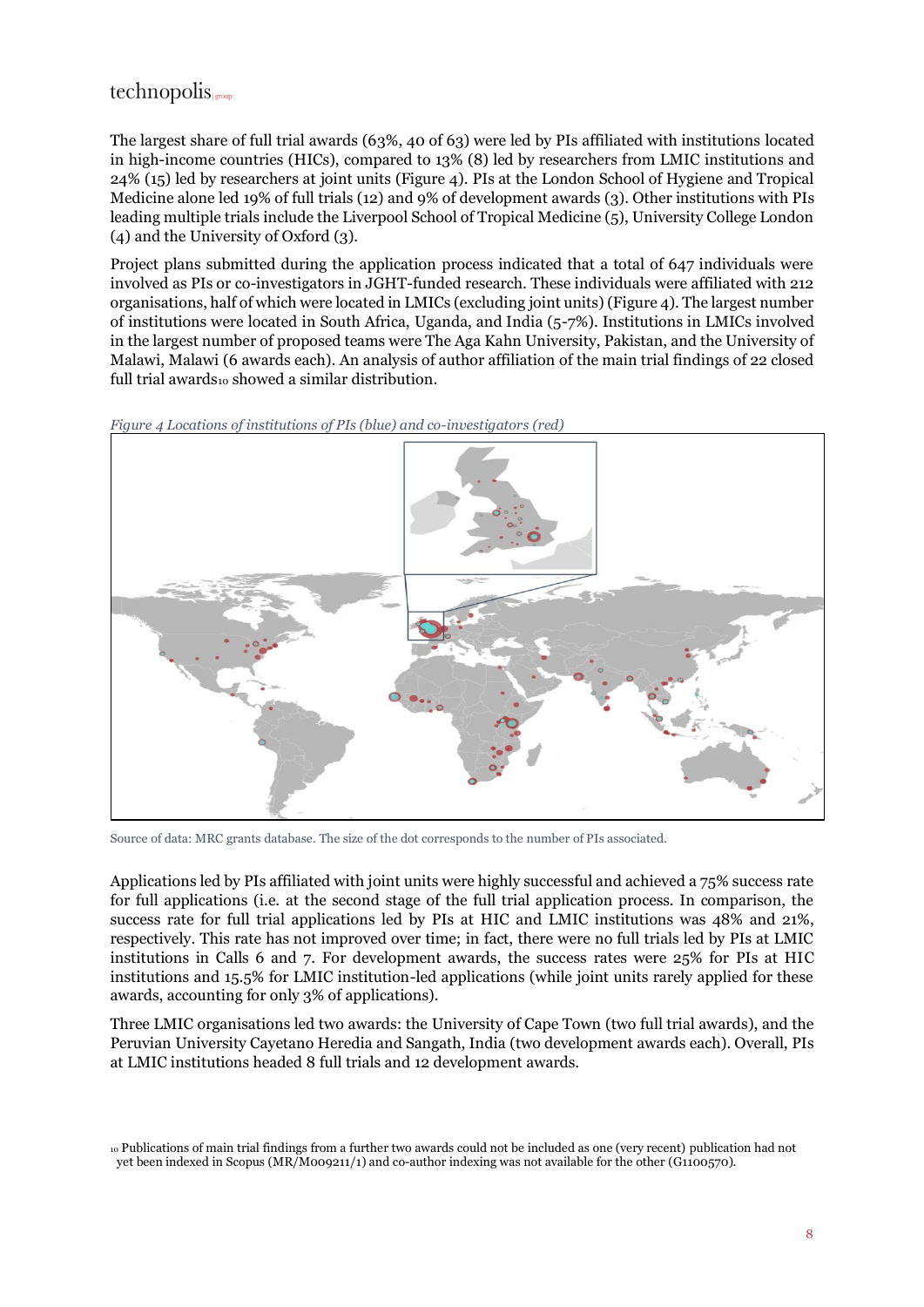The share of awards led by female PIs was 37% for full trials and 30% for development awards, with significant variation between calls but no discernible trends over time. While 41% of PIs at institutions in HICs were female, this was the case for only 26% for PIs at institutions in LMICs.

#### *2.4.1 Stakeholder engagement*

The majority of JGHT-funded projects engaged with policy makers during the design and/or implementation of the research. PIs of 87% of full trials (41 of  $47<sub>11</sub>$ ) and all development awards (20) reported that they had engaged with policy makers. However, six PIs indicated that they had not engaged with policy makers12, and only one of these had engaged with implementing organisations/NGOs. Of 28 the full trial PIs interviewed, 29% had engaged with international policy organisations, foremost WHO, and 61% with representatives from a national government. Two PIs were members of WHO guideline committees, and five were members of government committees or government employees. Several trials were embedded within national public health programmes; others kept relevant policy makers informed in regular targeted meetings or by setting up dedicated policy liaison groups. Approximately one third of full trial awards involved experts in health systems and in knowledge brokerage (e.g. for stakeholder engagement and network building), but less than 20% of development awards did so.

39% of PIs interviewed (11 of 28) reported that they had engaged with community groups and advisory boards, community leaders, and individuals such as patients who shared their experiences. Several researchers highlighted the importance of joint units in this respect, as these have established engagement structures which researchers are able to draw on. A number of PIs working with culturally sensitive interventions, or in communities that had not previously been exposed to research activity, described how they had prepared their studies through extensive community engagement and how this had helped to avoid and overcome challenges during trial implementation. The PI of a trial which encountered major issues with recruitment and compliance due to cultural barriers felt that these might have been avoided by community engagement through an acceptability study.

#### <span id="page-15-0"></span>2.5 Research outputs and scientific outcomes

#### *2.5.1 Completed trials and publications*

Main trial findings, i.e. those that relate to the trial's primary research question, have been published for 24 full trial awards (20 of 28 closed full trial awards; 71.4%) and 4 open full trial awards. One trial followed a 2x2x2 factorial design and published three papers describing the findings for each of the three interventions tested, bringing the total number of publications of main trial findings to 26.

Of the 28 closed full trial awards, the majority (82%, 23) have published or are in the process of publishing the main trial results, and two are in the final analysis phase, indicating a high completion rate13. PIs of nine development awards (82%, 9 of 11) reported that they had or were in the process of publishing their results. While the timeframe since publication is too short for a full citation analysis comparing citation rates of JGHT publications with those publications in the same research field, indications are that citation impact is high as shown by the five most highly-cited papers [\(Figure 5\)](#page-16-0).

<sup>11</sup> The review team did not receive information on stakeholder engagement of the remaining 16 full trials.

<sup>12</sup> It is possible that due to prior work, (some of) these teams are already embedded within the relevant policy arena, or have included policy makers within the study team; this information is not conveyed in the survey responses.

<sup>13</sup> Of the remaining three closed awards, one trial did not take place due to external circumstances, and the status of the other two is unknown.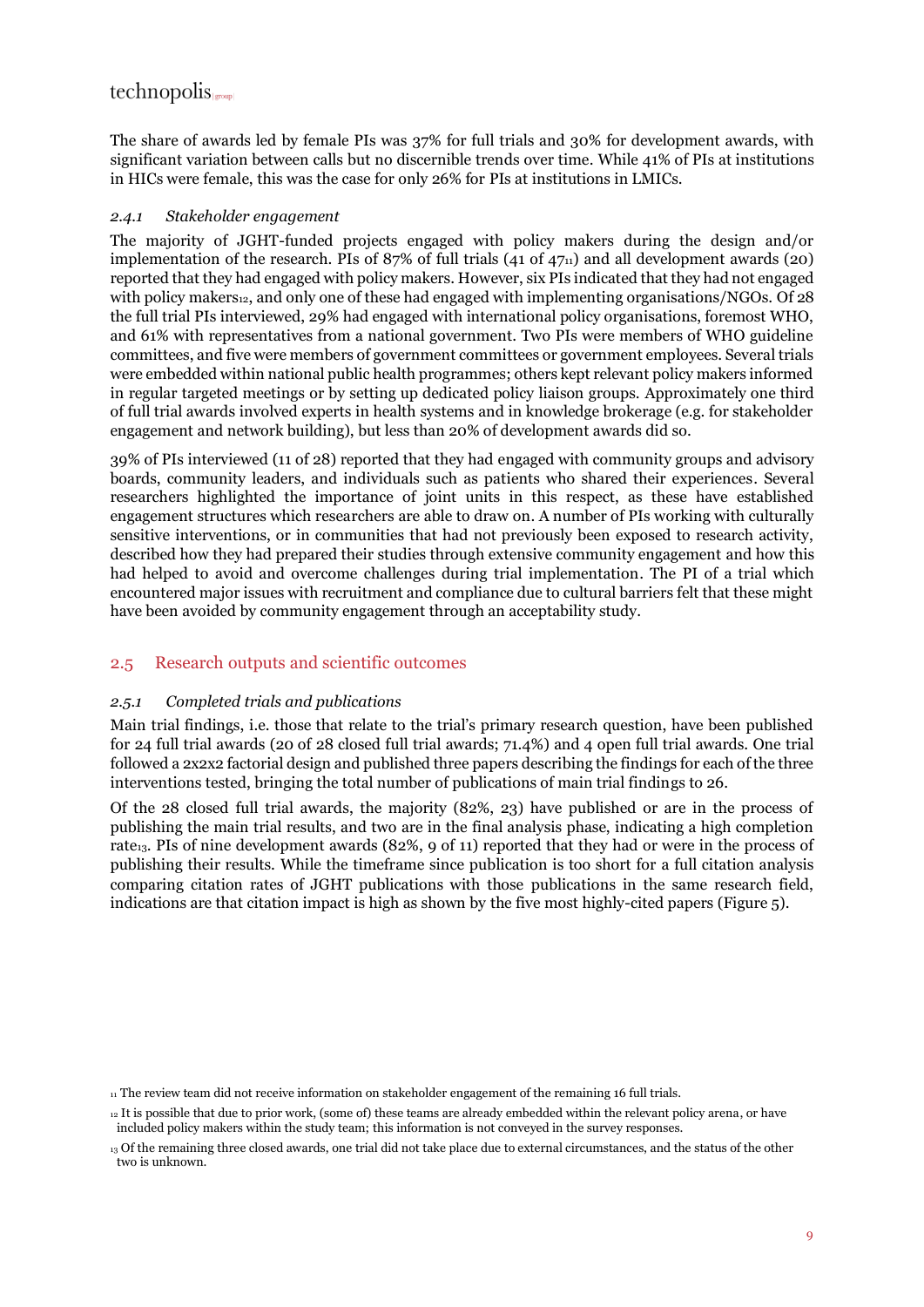#### <span id="page-16-0"></span>*Figure 5 JGHT main trial publications with the highest number of citations*

- Adjunctive dexamethasone in HIV-associated cryptococcal meningitis, NEJM 2016: Total of 113 citations, Field-Weighted Citation Impact: **23.5**
- A cleaner burning biomass-fuelled cookstove intervention to prevent pneumonia in children under 5 years old in rural Malawi, The Lancet 2017: Total of 83 citations, Field-Weighted Citation Impact: **23.2**
- The Good School Toolkit for reducing physical violence from school staff to primary school students, The Lancet Global Health, 2017: Total of 53 citations, Field-Weighted Citation Impact: **8.3**
- Enhanced prophylaxis plus antiretroviral therapy for advanced HIV infection in Africa, NEJM 2017: Total of 49 citations, Field-Weighted Citation Impact: **13.4**
- Effectiveness of a long-lasting piperonyl butoxide-treated insecticidal net and indoor residual spray interventions, separately and together, against malaria transmitted by pyrethroid-resistant mosquitoes: a cluster, randomised controlled, two-by-two factorial design trial, The Lancet 2018: Total of 39 citations, Field-Weighted Citation Impact: **24.0**

Data from ResearchFish indicates that  $58$  awards had led to 434 publications, at a mean of around 9 publications for full trial awards and 4 for development awards.

An analysis of results based on the main trial publication indicates that 12 trials confirmed the trial hypothesis (including two Phase II trials), and 8 trials disproved the hypothesis. The trial testing three interventions confirmed the trial hypothesis for one and disproved it for the other two. The remaining included a full trial which was stopped as the intervention was found to cause harm to participants, a full trial comparing two interventions finding a significant difference between the two, and a feasibility and a pilot study funded in Call 1 (which led to a full trial award in Call 5).

A number of PIs increased the sample size during the implementation of the trial (5), and one of the PIs interviewed reported that in hindsight, they would increase the participant size to increase the power of the trial. For one of the trials which reported a significant difference in primary outcome, one coinvestigator nevertheless stated that it was 'underpowered'.

#### *2.5.2 Follow-on funding*

60% of JGHT awards (50 of 84) reported on ResearchFish that they had received substantial additional funding (co-funding and follow-on funding), mainly in the form of research grants, capturing a total of around £160m. The major funders in terms of amount provided were Wellcome, EDCTP, NIHR, BMGF and US NIH (in order). In interviews and surveys, nearly half of the PIs of full trials (48%, 24 of 50) and development awards (45%, 10 of 22) reported that they had secured additional funding for research related to the JGHT award, and a further 25% PI of both types of awards were developing or had submitted proposals (see also [Case study summary 3\)](#page-10-0). Co-investigators reported that the scientific knowledge they had acquired as part of the JGHT-funded research provided the basis on which they were able to secure additional funding (28%, 48 of 171).

#### *2.5.3 Development awards leading to full trials*

The aim of the development award scheme is to develop trial application ideas into robust and competitive proposals. Of 22 closed development awards funded so far, at least 23% (5) have led to full trials (one funded by the JGHT, four by other funders). In addition, a smaller award funded in Call 1 led to a full trial award in Call 5 (see [Case study summary 4\)](#page-17-0).

An increase in applications from development award holders (and potentially successes) can be expected in the future: 40% of PIs (6 of 15) who had not yet secured further funding indicated that the study had been successful and that they were in the process of applying for a full trial award. At the same time, the scheme is also serving to avoid failure of expensive full trials: Three PIs indicated that the development award had demonstrated that the plans for the full trial needed to be significantly changed, and that further preliminary data needed to be collected.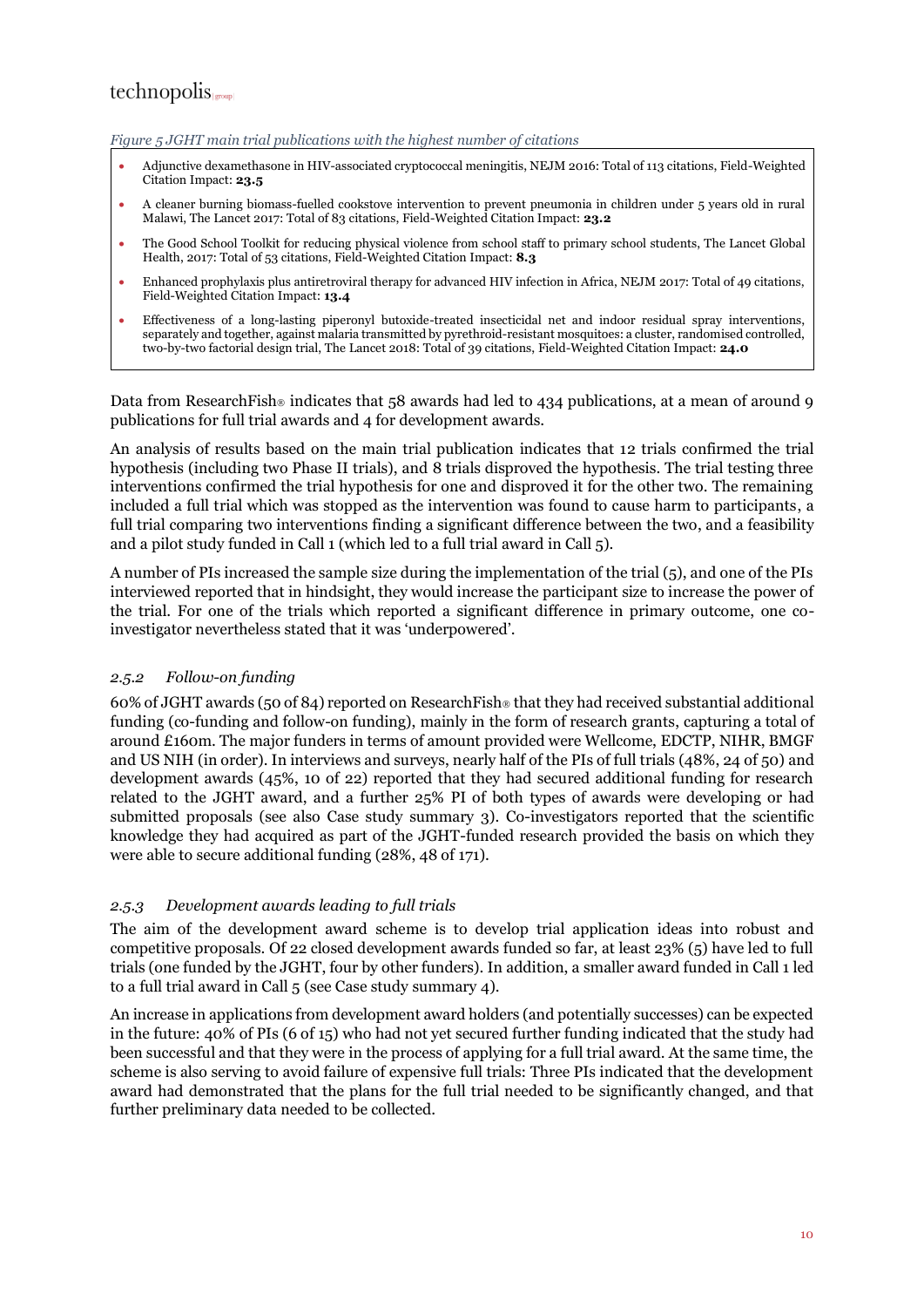#### <span id="page-17-0"></span>*Case study summary 4: Menstrual solutions feasibility study (Phillips-Howard)*

**Menstrual solutions in adolescent schoolgirls in western Kenya: an acceptability, feasibility and safety study** (G1100677/1 - Call 1)

Funding period: 01/04/2012 - 30/09/2013 Funding amount: £716,200

Lead PI: Penelope Anne Phillips-Howard Lead institution: Liverpool School of Tropical Medicine

- Little evidence is available on Menstrual Health Management (MHM) by schoolgirls in LMICs and its impact on education and health outcomes. The JGHT-funded feasibility study responded to this gap and compared three different approaches to MHM (menstrual cups, sanitary pads, no intervention). The study was led by the London School of Hygiene and Tropical Medicine, with partners in Kenya and the UK.
- The feasibility study provided important evidence for the design of a full trial, subsequently funded by the JGHT (ongoing). For example, the full trial's primary outcome measure was shifted from the level of absenteeism to the level of school drop-out and level of sexually transmitted infections, as the feasibility study showed this to be a more reliable indicator. The study also stimulated further international research activity on the topic.
- Expertise developed through the JGHT award enabled the study team to contribute to committees and fora addressing issues in MHM, both in Kenya and internationally. This has included feeding into the Kenyan National Menstrual Hygiene Management Policy and Strategy, currently under development by the Kenyan Ministries of Health, Education and Gender.

#### *2.5.4 New collaborations*

Most projects involved partners in LMICs who had not previously collaborated with the lead PI who submitted the proposal to the JGHT (77%, 16 of 21 open full trial awards; 65%, 15 of 20 development awards). Half of co-investigators surveyed felt that the JGHT project had provided them with contacts for future work (53%, 92 of 172) and reported that collaborations started through a JGHT project were ongoing, beyond the JGHT-funded research (50%, 86). 30% (52) reported that the JGHT project led them to become active in new research networks; this share is higher among co-investigators from LMICs, at 40% (26 of 66). A third of LMIC researchers also indicated that they had established new collaborations with implementation partners (35%, 23), compared to 13% of researchers from HICs (10 of 76).

45% of active full trial PIs (9 of 20) and 35% development award PIs (7 of 20) had worked with new policy and implementation partners as part of the JGHT-funded research - mainly WHO, LMIC ministries of health (or equivalent), and NGOs.

#### *2.5.5 Enhanced knowledge and skills in the UK and/or LMIC*

Investigators are likely to gain knowledge and experience through participating in the design and implementation of a study. 70% (120 of 172) of co-investigators from both LMICs and HICs reported that they had either been involved in all aspects of the design of the project, or had made substantial contributions to some aspects of the study. This share was similar for co-investigators from LMICs and HICs.

22 publications of full trial awards named investigators affiliated with 106 institutes; over half of these institutions were located in LMICs (53.8%, 57). While this does not suggest the level to which LMIC researchers were involved in trial design and data analysis, it indicates that the contribution of investigators in LMICs is being recognised. 27% (7 of 26) of lead (first) authors of main trial publications were affiliated with LMIC institutions, comparable to the shares of lead authors affiliated with joint units (31%, 8), and institutions in HICs (27%, 7).

82% of co-investigators felt that the JGHT-funded project had positively impacted their scientific knowledge (140 of 170). Of closed full trial PIs who discussed skills and knowledge in interviews, 65% (13 of 20) highlighted that the research had enhanced trial capacity at the trial site(s), including through training in trial methodology and data management. Five PIs mentioned training of laboratory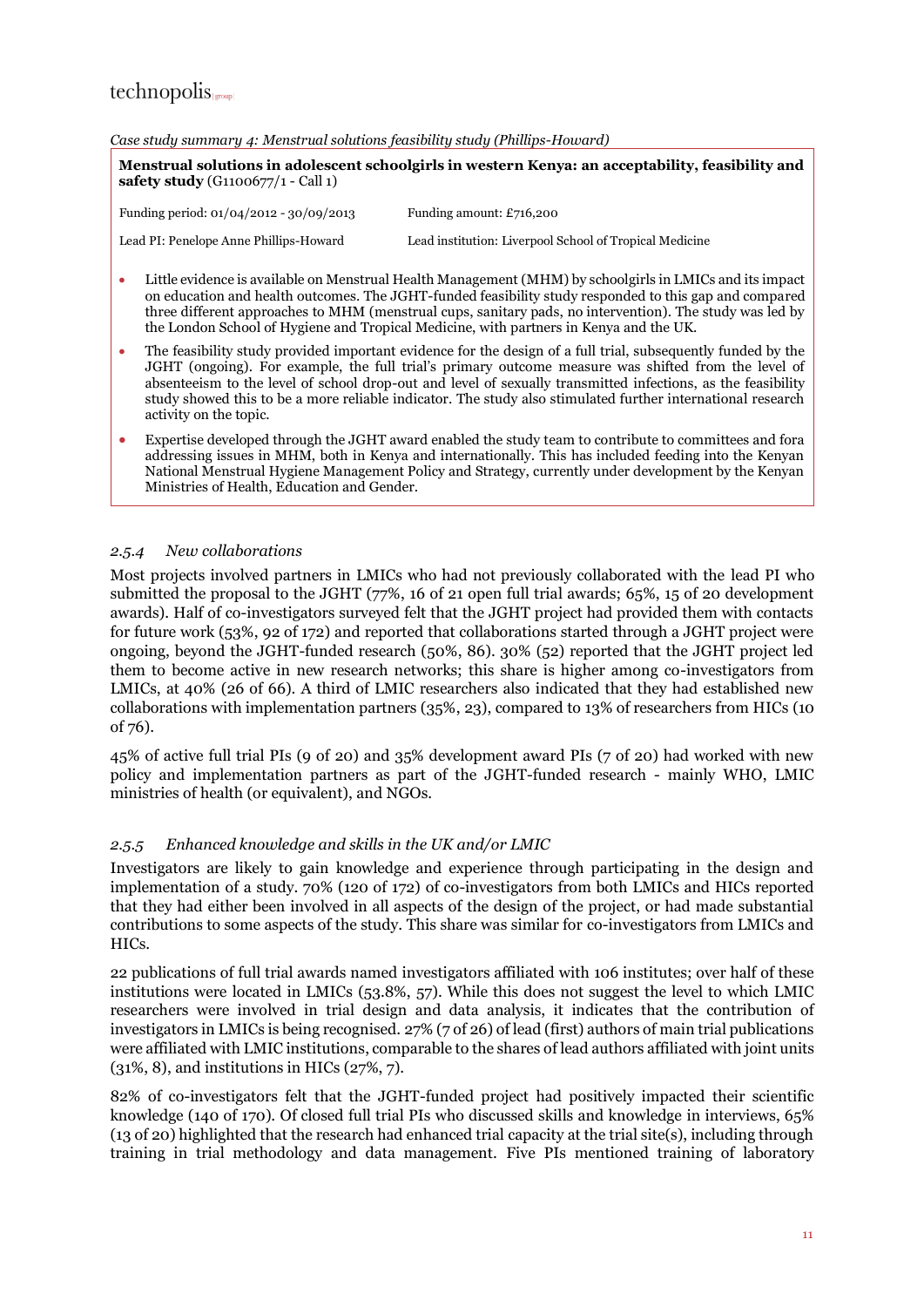technicians as part of their trials, and another five emphasised the trial's extensive training of field workers in the delivery of the intervention and data collection, including via electronic capture. A few PIs pointed out that at many hospital trial sites, doctors and nurses are trained to establish a suitable standard of care in the control arm, and to allow implementation of the intervention to be tested.

Half of all co-investigators reported improved knowledge of local health needs (49% overall, 83 of 169), especially researchers from LMICs (60% vs 45% of investigators from HICs). A number of PIs reported that LMIC researchers and clinicians were promoted or offered opportunities for career advancement as a result of the experience gained by participating in the JGHT study (11).

#### *2.5.6 Enhanced research environment*

PIs reported that the JGHT-funded project had increased the priority of health research within LMIC institutions (50%, 10 of 20 active full trial PIs; 30%, 6 of 20 development award PIs), reduced cultural and operational barriers for future health research (45% and 30%, respectively), and convinced decision makers and practitioners of the value of health research (40% and 30%, respectively).

Co-investigators reported a range of effects of the JGHT awards at the research location, i.e. beyond the JGHT-funded study team, including that the research had $_{14}$ :

- convinced practitioners and decision makers of the value of global health trials and health research (35%, 54 of  $161_{15}$ )
- increased LMIC researchers' leadership capabilities (35%, 54)
- reduced operational barriers to future health research (28%, 45)
- improved LMIC institutions' research governance structures (26% of LMIC co-investigators, 17)

#### *2.5.7 Health benefits to trial participants*

PIs described both direct and indirect benefits of JGHT-funded research for study participants and the wider community. PIs of both full trials and development awards indicated that this was often a result of participation itself, irrespective of the intervention tested, providing participants with improved access to (standard) care and medication, improving the standard of care at trial sites, enhanced monitoring and diagnostics, receiving information pertaining to the condition of interest, enhanced awareness of the problem in the community, and upskilling of those delivering an intervention.

Two (large) trials alone have led to direct health benefits as the result of the intervention itself for around 450,000 individuals. As part of the TUMIKIA trial, around 400,000 individuals benefitted from the reduced prevalence and transmission of helminths in clusters treated at a community-level, rather than through school-based deworming. In another trial, a total of 45,000 novel, more effective insecticidal bed nets were distributed, reducing the prevalence and transmission of malaria for those using the nets as well as more widely in the villages. The REALITY trial prevented more than 3 deaths for every 100 people starting anti-retroviral therapy, saving the lives of around 30 participants receiving the intervention as part of the trial.

<sup>14</sup> The survey included co-investigators of studies that started only recently, and who indicated 'no/not yet' to answer the question. Some of these projects are likely to lead to impacts as they progress to a later stage.

<sup>15</sup> This percentage is likely to be higher, as the survey included co-investigators of studies that started only recently, and who indicated 'no/not yet' to answer the question. Some of these projects are likely lead to impacts as they progress to a later stage.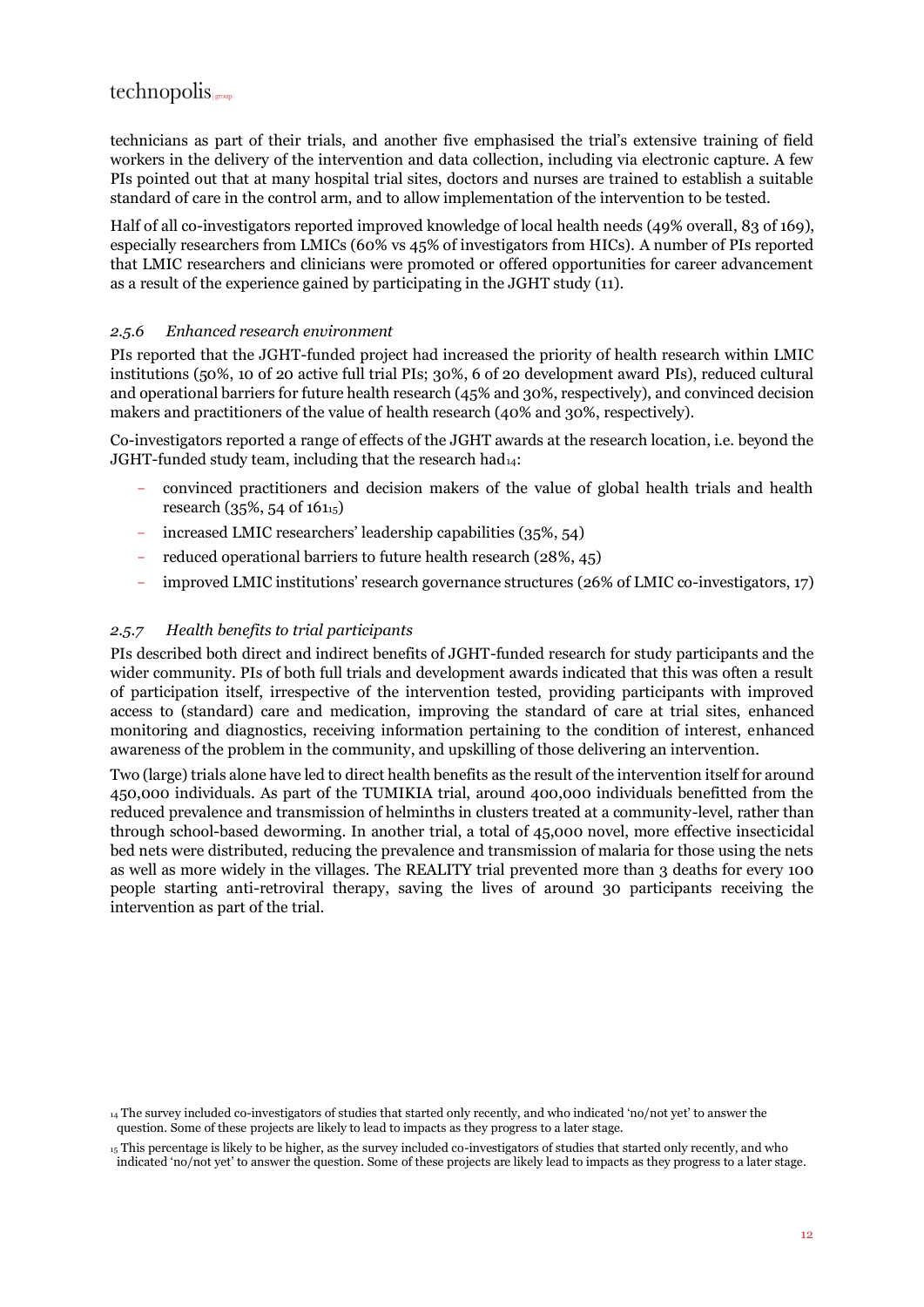## $technopolis_{\text{group}}$

### <span id="page-19-0"></span>2.6 Global health trial funding landscape

The JGHT fills a gap in the global health research funding landscape. It is considered to be 'unique', combining a focus on global health research with a) the opportunity to address any health need in any LMIC and b) the ability of LMIC researchers to apply.

The European & Developing Countries Clinical Trials Partnership (EDCTP) is the closest to JGHT in that it provides funding specifically for global health trials. However, its scope is limited to research on interventions for poverty-related infectious diseases taking place in sub-Saharan Africa (while encompassing a broader funding remit, e.g. all clinical trial phases (I-IV), research investigating health services optimisation, and capacity strengthening and networking activities). Other funders such as the Bill and Melinda Gates Foundation (BMGF), the US National Institutes of Health (US NIH), Canada's International Development Research Centre (IDRC) and the Research Council of Norway (RCN) fund global health trials through programmes or funding mechanisms that have a much wider scope. The JGHT complements these funders' activities by focussing on large-scale trials whilst covering areas such as NCDs, mental health and violence as well as funding trials for interventions other than drugs, vaccines and diagnostics.

Given the diversity of health needs addressed by the JGHT, the research funding landscape was determined for four conditions: malaria, tuberculosis, cryptococcal meningitis and podoconiosis. JGHTfunded research accounted for a small share of funding for malaria- and TB-related research, funding around 2% of trials registered in these disease areas between 2011 and 2018 (16 of 833 and 9 of 662, respectively), with many other funders contributing to these research areas (e.g. BMGF, US NIH, EDCTP). The JGHT played a much bigger role in the "smaller" disease areas of cryptococcal meningitis, accounting for 23% of trials funded (3 of 13), and podoconiosis, accounting for one of three trials in these areas (33%).

Despite the numerous funders operating in the global health trial funding landscape and the diversity of programmes funded, researchers and key opinion leaders feel that funding gaps still remain. These were identified as lack of sufficient funding for implementation research, research on NCDs in LMICs, research capacity building in LMICs and smaller Phase II trials.

#### <span id="page-19-1"></span>2.7 Design and management of the JGHT

Researchers and key opinion leaders were predominantly positive regarding the design of the JGHT. Nearly all PIs (97%, 37 of 38) and the majority of co-investigators (84%, 121 of 144) surveyed agreed that the design and requirements of the JGHT enabled the scheme to attract high-quality proposals. 57% of PIs (21 of 37) and 79% of co-investigators (115 of 146) felt there were no aspects of the JGHT design or requirements that could be improved. Researchers and key opinion leaders were also overall positive about the development award scheme. Nearly all key opinion leaders who discussed this funding stream were complimentary, highlighting its importance in preparing the ground for full trials (13 of 14).

Conversely, 29% PIs (8 of 28) and 18% of co-investigators (15 of 83) surveyed stated that the JGHT did *not* have any obvious weaknesses when specifically asked about these. Of PIs who described a weakness, 29% (8 of 28) considered the amount of funding available insufficient, both in terms of the size of awards and the lack of funding for additional aspects such as dissemination, capacity building or student fellowships (e.g. as provided by the EDCTP and US NIH). While the JGHT was appreciated as one of few funding programmes that provide substantial grants to finance RCTs, the grant sizes were nevertheless too small to appropriately cover the cost of full global health trials. In addition, a few researchers and key opinion leaders considered that the awards were of insufficient duration. Other funders – the EDCTP and BMGF - were cited as offering much larger awards and (at least in the case of the EDCTP) over longer periods of time.

Among co-investigators, the most common weaknesses reported were related to award administration, such as lengthy processes and limited communication with funders (24%, 18 of 76). A higher share of co-investigators working at LMIC institutions (40%, 12 of 30) considered these problematic.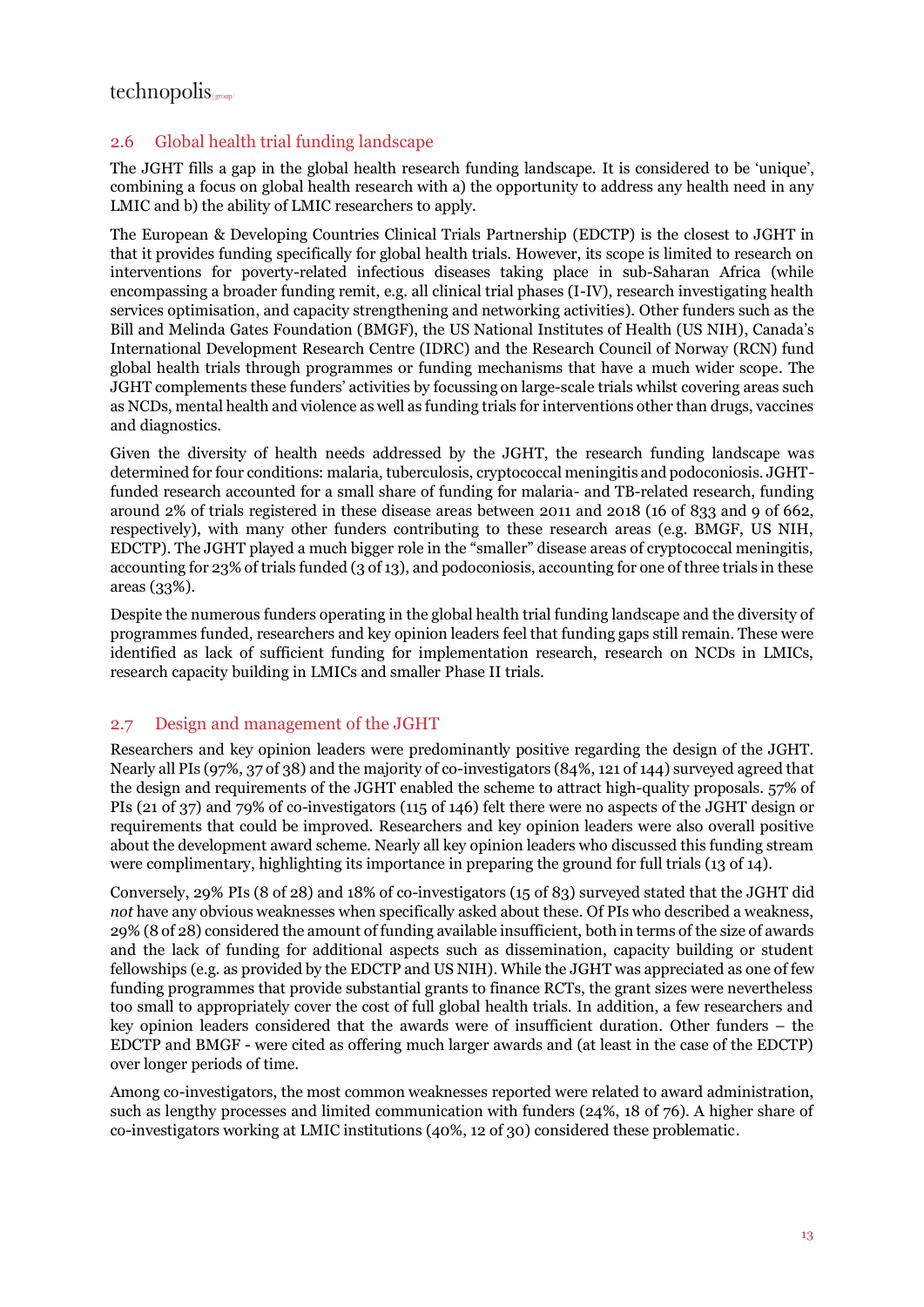## $technopolis_{|group|}$

Other aspects of the JGHT's design and managements which researchers commented on include the following:

- Application process: Nearly all PIs surveyed held a positive view of the application process (97%, 29 of 30), with the majority (63%, 19) describing the JGHT as "simpler than other schemes" and "straightforward" (e.g. compared to the EDCTP and NIH). A smaller share of co-investigators (31%, 24 of 78) considered the process simpler or advantageous, while 35% (27) felt that the process was similar to that of other funders.
- Award administration: 26% of PIs (9 of 35) and 34% of co-investigators (35 of 104) surveyed pointed to the administrative processes as a key strength of the programme. Programme staff was described as approachable and friendly, and monitoring requirements were considered 'light touch'. Researchers commented positively on the scheme's flexible approach to funding and openness to accommodating changes in case of a change in project circumstances.
- Promotion of scheme: 92% of PIs (35 of 38) and 73% of co-investigators (110 of 149) surveyed felt that information on the JGHT is communicated through the right channels and that information reaches the relevant research communities. However, several PIs and co-investigators, both from LMIC and HIC institutions, reported that they had not known about the scheme until collaborators had made them aware of it.
- Additional activities to improve impact: When asked which additional activities the JGHT could support that would help it achieve its aims, researchers highlighted a number of areas (see also [Figure 6\)](#page-21-1).
	- Training: 21% of PIs (7 of 33) and 31% of co-investigators (43 of 139) surveyed highlighted this area, with a higher share of co-investigators from LMICs (39%, 23 of 59) than from HICs (25%, 13 of 53) holding this view. Key opinion leaders agreed that capacity building was important, but the majority thought it should not be funded through the JGHT.
	- Dissemination and knowledge exchange: 21% of PIs (7 of 33) and 22% of co-investigators (30 of 139) surveyed highlighted this area, and seven interviewed PIs specifically suggested the JGHT provide funding for these tasks. The majority of key opinion leaders (70%, 7 of 10) also supported this approach. Of these, four suggested a separate funding stream (within the JGHT) that PIs could apply for.

Key opinion leaders also had a positive view (86%, 6 of 7) when asked to comment on the option of disseminating research results through the funders' existing networks, i.e. funders taking an active role in dissemination and engagement.

- Other types of research: 21% of PIs (7 of 33) and 22% of co-investigators (30 of 139) pointed to funding for additional types of research. Suggestions from researchers and key opinion leaders ranged from Phase II trials to implementation pilot studies and 'bolt on' laboratory-based work. There was no consensus on the additional type of research to be supported, and many key opinion leaders advised against shifting the focus of the JGHT from trials.
- The majority of key opinion leaders (82%, 9 of 11) supported funding / offering additional support for LMIC applicants, but also cautioned against lowering the quality bar in the review process or awarding funding to LMIC institutions that do not have the necessary capacity and infrastructure to lead a full trial. Suggestions included a proofreading service for LMIC applicants, and making available examples of successful applications and webinars explaining how to fill in the various forms.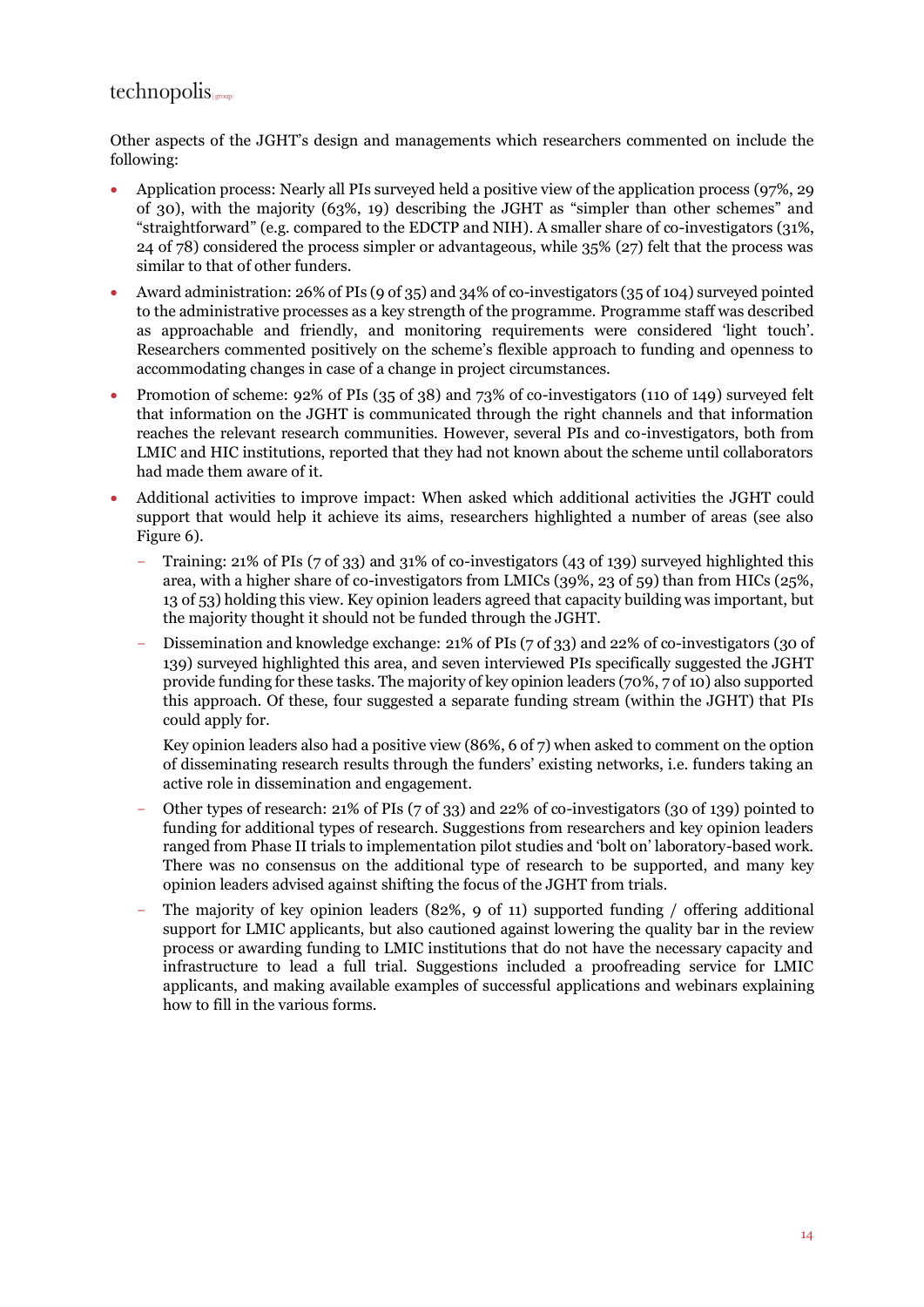

<span id="page-21-1"></span>*Figure 6 Additional support activities suggested by co-investigators (LMIC n = 59, JU n = 22, HIC n = 53)*

Source of data: Survey of co-investigators

#### *2.7.1 Project monitoring & evaluation*

Most key opinion leaders and funders pointed to 1) research publications and 2) policy influence as the key indicators to track for JGHT awards, with indicators of health impact, e.g. changes in morbidity and mortality, considered too difficult to track and outside the knowledge of the PI.

Commenting on ResearchFish<sup>®</sup>, many key opinion leaders expressed the view that it was 'better than nothing', but that additional reporting should be put in place to track outcomes and impacts. Suggestions for enhanced monitoring included an end-of-grant report, case studies, and regular contact with the PI.

## <span id="page-21-0"></span>2.8 Options for changes to the design of the JGHT

A number of options for changes to the JGHT were discussed with key opinion leaders and representatives of JGHT funders in interviews:

• *Funding calls invite applications restricted to one or a small number of health issues, leading to a 'critical mass' of research in the specified area(s) to increase the potential for impact*

The majority of key opinion leaders and representatives of JGHT funding organisations disapproved of this option (81%, 13 of 16). The wide remit was described as a key strength of the scheme. Many held the view that restrictions would limit the flow of new ideas and lower the overall quality of funded projects; health needs in LMICs change and cannot be predicted, and researchers and public health experts on the ground have the best understanding of the issues to be addressed.

• *Research addressing a key question for policy makers is commissioned, leading to a definitive answer with immediate policy implications.* 

60% (6 of 10) of key opinion leaders and representatives of funding organisations were against, and 40% in favour of commissioning research projects, to enable focus on key questions. Those opposed disapproved of top-down approaches, or thought that commissioned research was more suitable to be funded by other schemes. Those in favour thought commissioned research would enable focus on key questions. One suggested to coordinate with NIHR-commissioned research.

• *To provide the strength of evidence required as a basis for global policy making, the JGHT should focus on funding larger trials that result in a definitive answer across a range of contexts.*

62% (8 of 13) of key opinion leaders and representatives of JGHT funders were not in favour of increasing the scheme's focus on larger trials. Of these, three interviewees were actively opposed to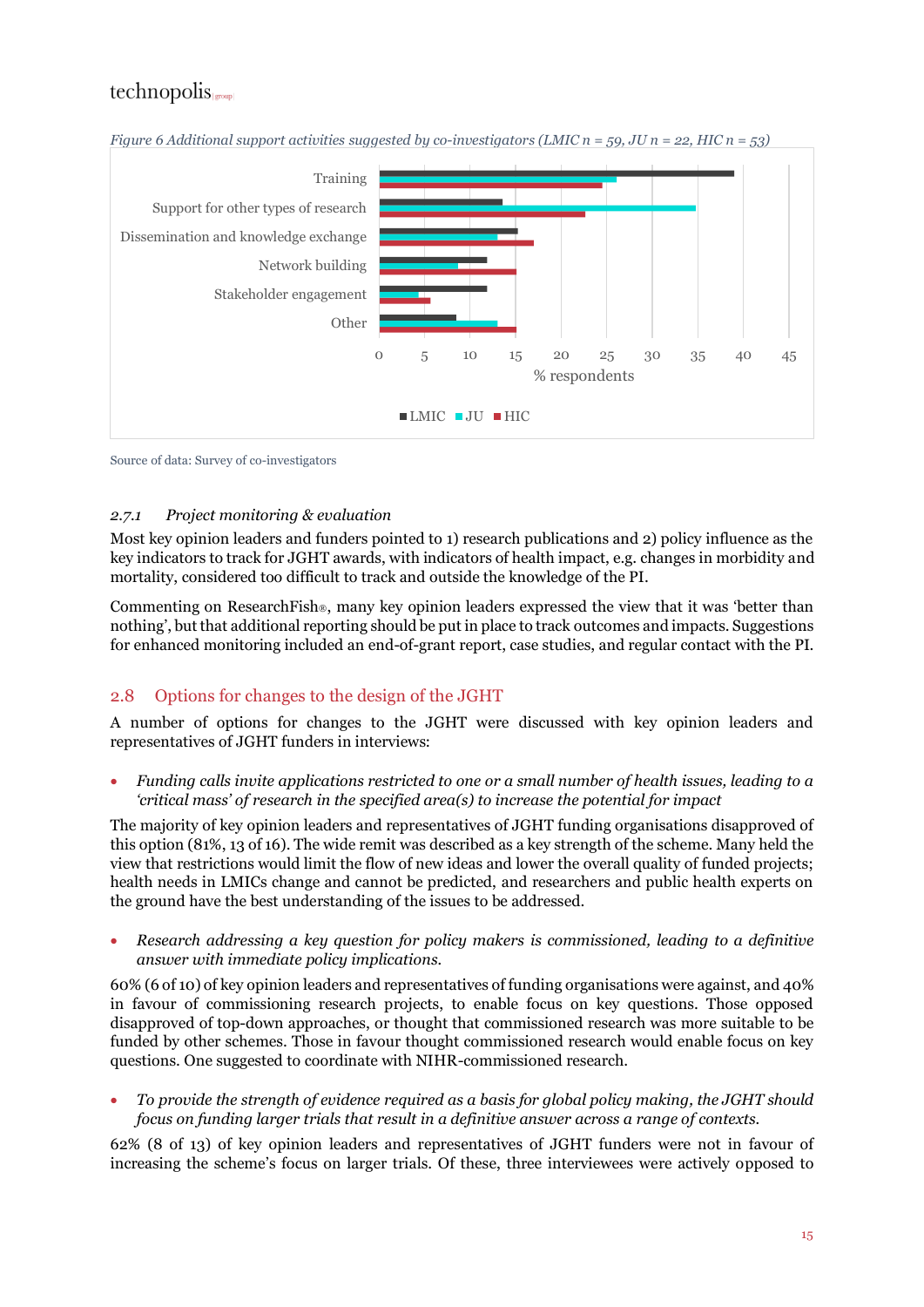larger trials, pointing to the need for multiple studies in multiple contexts and timeframes rather than one large trial to robustly inform policy. Five considered the flexibility of award sizes a key strength of the JGHT that should not be changed, and explained that the main focus should remain whether the study will answer the research question.

• *A small number of key opinion leaders expressed the view that the JGHT should enhance its focus on implementation trials.* 

The scheme was described as "still having a tendency to focus on possibly too simple interventions, as opposed to some things which are a little bit more embracing of the complex reality of health systems". While these trials are more difficult to conduct, and require a broader range of partners, they are "critical to turn research outcomes into health outcomes.".

### <span id="page-22-0"></span>2.9 Added value of a partnership of funders

The four funders, committee members, and researchers had an overall positive view of the partnership. The benefits described were:

Pooling budgets and de-risking investment

- De-fragmentation of the funding landscape
- Closer cooperation between funders
- Sharing of expertise
- Broadening areas of research and the research community

The partnership was seen to have helped maintain the UK's reputation and international leadership in producing high quality research of relevance to LMICs. However, it was notable that of the seven international funders interviewed, the representatives of the four North American organisations had not heard of the JGHT. Similarly, a key opinion leader reported that contacts at the US CDC did not know of the scheme. These instances may be down to the individual consulted, or may indicate a general lack of awareness of the JGHT on the North American continent.

#### <span id="page-22-1"></span>2.10 Value for Money

The JGHT represents value for money (VfM) in a variety of ways, maximising the impact of the investment. Factors contributing to VfM of the JGHT include:

- Delivery of the JGHT through a partnership of funders has represented efficiency gains for both funders and applicants by:
	- Reducing duplication of effort, avoiding unnecessary time investment by researchers in submitting proposals to multiple schemes, and review panels reviewing the same proposal multiple times. Funders are able to draw on their respective expertise to inform the review process, ensuring a high quality of projects selected. Efficiencies are also achieved through centralised scheme management.
	- Enabling a strategic view of the scheme's direction and the global health trial portfolio funded. This ensures that gaps or duplications are identified (a risk if individual funders work in silos).

In addition, working in partnership has enabled funding of large-scale global health trials from pooled resources, at the same time reducing the risk of investment for individual funders.

• The flexibility of the scheme's management is contributing to VfM of the research budget. Research in LMICs is facing a variety of risks, from delayed approval processes to civil unrest, jeopardising researchers' ability to complete the studies. Flexibility of the JGHT has avoided 'wasted' research efforts by allowing for non-costed, as well as some costed extensions.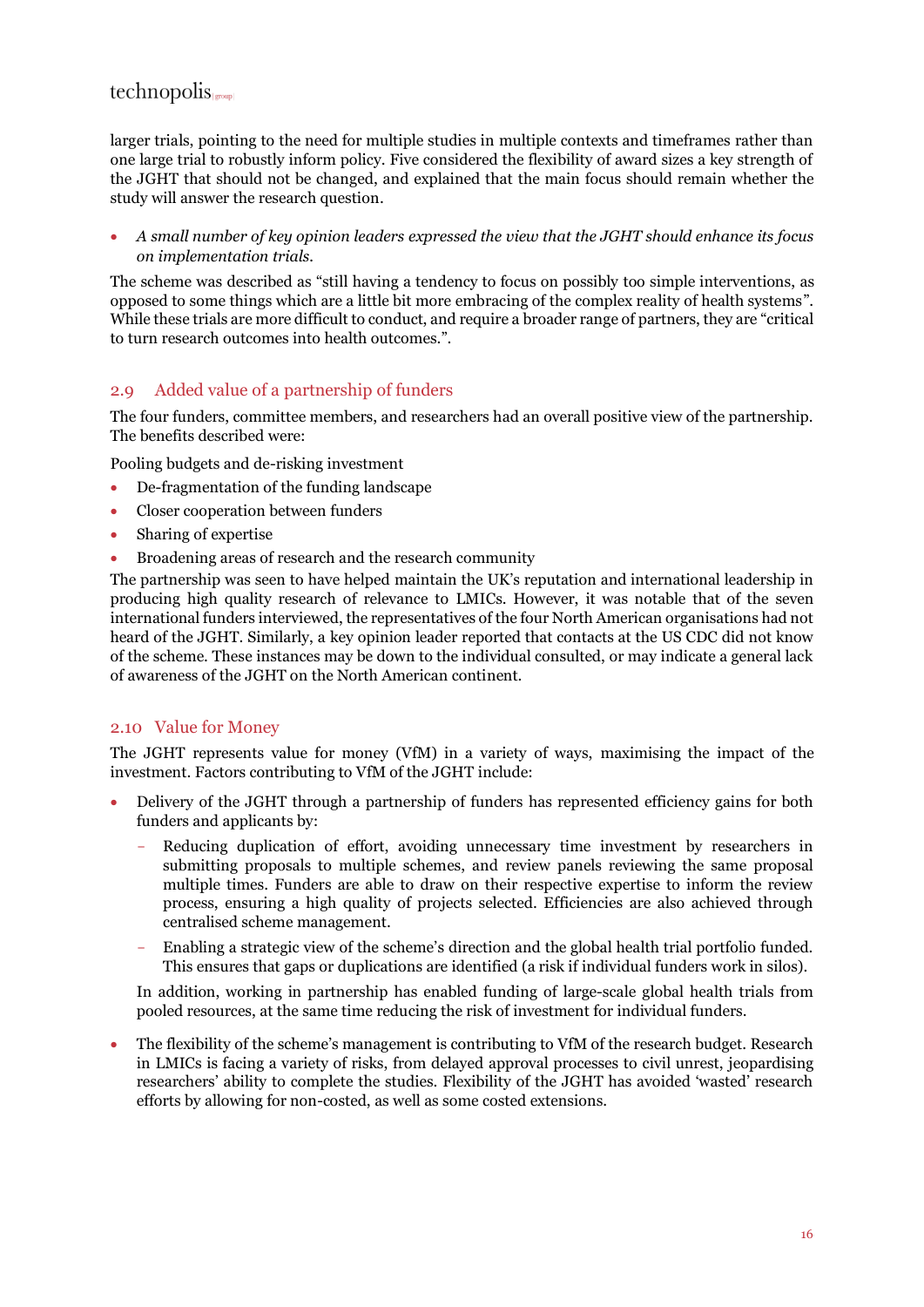## $technopolis_{|group|}$

- The JGHT has funded high quality research projects. At least 89% of the 28 closed full trials awards have completed the research. This is in line with a recent analysis of Phase III and Phase IV trial completion rates, at 85% and 87%, respectively16.
- Evidence from desk research and stakeholder consultation underpins the finding that the JGHT fills an important gap in the global research landscape. The scheme is unique in that is provides funding for global health trials across health areas relevant to LMICs and across all countries, and in that it is open to lead PIs from LMICs.
- JGHT-funded research is generating essential evidence that has been, or has the potential for being, utilised world-wide to support development. For example, 39% of JGHT-funded closed full trials (11 of 28) have already influenced policy at a local or international level, with a further 36% (10 of 28) showing high potential for doing so (based on the conclusiveness of the research results and the PIs level of stakeholder engagement). The final figure could hence be as high as 75% of closed full trials resulting in policy influence. Despite the relatively short time since completion of most of these trials, some impacts on health have already been achieved.
- JGHT-funded research has led to a range of benefits for researchers in LMICs and HICs, such as enhanced scientific knowledge which has been used for further work, strengthening the wider research ecosystem. This has also helped to leverage additional funding. For example, the findings of a development award on reducing antibiotic over-prescribing in China informed the design of a larger RCT trial funded by DfID through the Communicable Diseases (COMDIS) Health Services Delivery Research Consortium. Another development award led to funding for a full trial from the EDCTP  $(\text{C}_5, 977, 299)$ .

A recent study of the value NIHR clinical research has added to the UK economy found substantial direct and indirect economic benefits<sub>17</sub>. Economic benefits related to direct employment, effects on the UK and LMIC supply chains, the provision of free-of-cost treatment by commercial organisations, and through spending by trial staff within the economy can also be expected to have accrued as a result of JGHT-funded research, both in the UK and LMICs.

- Findings of JGHT-funded research have also led to, or have the potential to lead to, cost savings. This includes:
	- Learning from development awards which have 'de-risked' full trial awards, both by tailoring the intervention to be tested and building stakeholder support
	- Potential cost savings for LMIC health systems. For example, the TUMIKIA trial found that the community delivery platform tested in the trial resulted in comparable coverage and effects of the interventions across important demographic and socioeconomic subgroups (i.e. equity). This has implications for the intervention tested (de-worming) as well as for other treatments delivered via the community. Another trial has led to cost savings by steering away from a treatment approaches involving a harmful intervention.

However, most studies are still in the process of completing their full cost-effectiveness assessments, and the potential for cost savings through implementation of JGHT findings is not yet known.

#### <span id="page-23-0"></span>2.11 Conclusions and recommendations

The JGHT has delivered on its core aim and achieved tangible outcomes and impacts: JGHT-funded research has generated new knowledge about interventions which in turn are starting to contribute to improving health in LMICs. Eleven trials - 39% of JGHT-funded closed full trials - have informed, or are about to inform, WHO and national policies. Nine full trials and one development award have led to the

<sup>16</sup> Wong CH et al (2019) Estimation of clinical trial success rates and related parameters. Biostatistics 20: 273–286

<sup>17</sup> KPMG (2019) Impact and value of the NIHR Clinical Research Network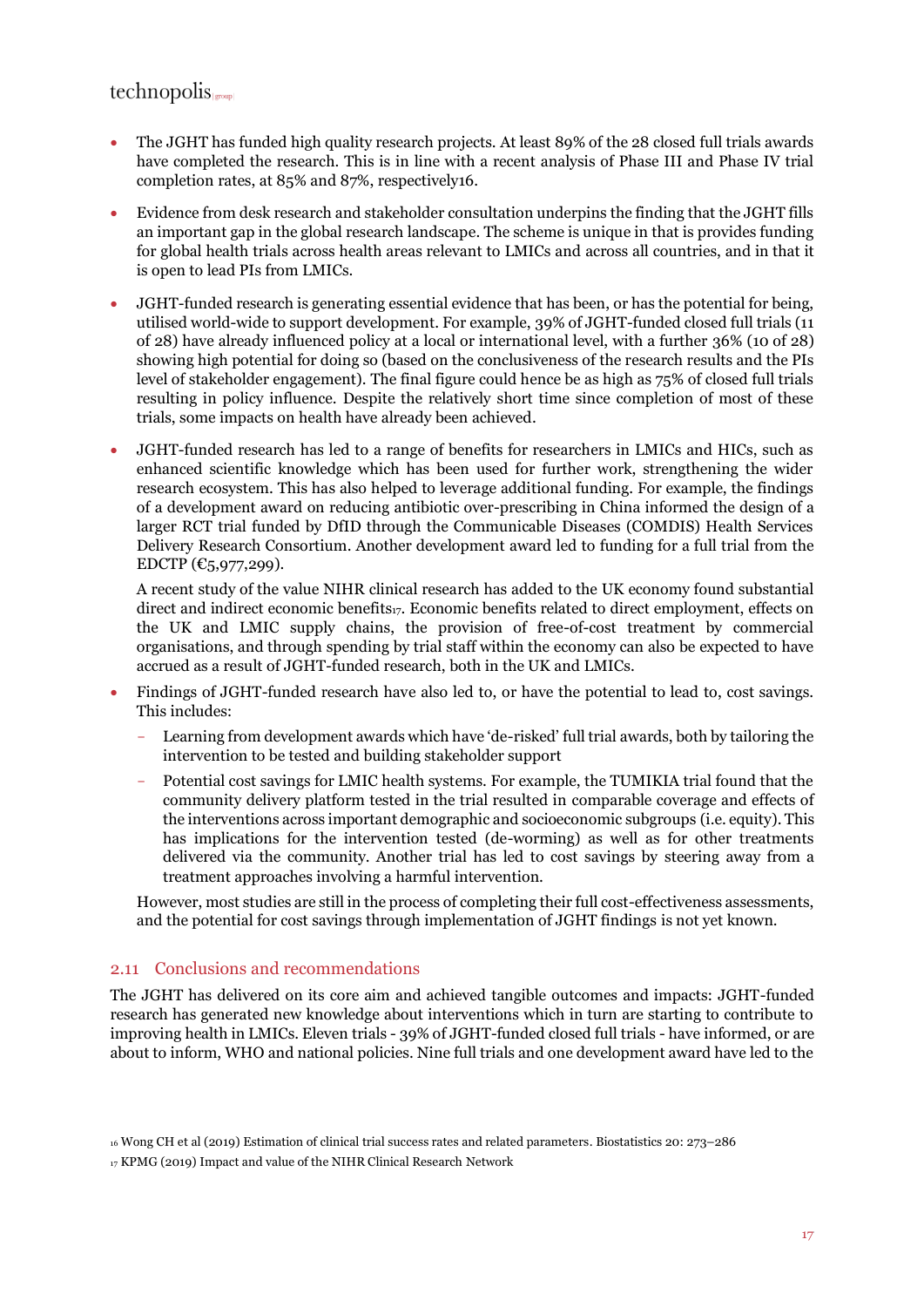implementation of a health intervention. A further 10 trials - 36% of JGHT-funded closed full trials have high potential for success. As more trials complete, further outcomes can be expected.

The review makes a number of recommendations to increase the value gained from JGHT-funded research, both in relation to both the type of research conducted, and support for stakeholder engagement prior to, during, and after the award, and monitoring arrangements to capture the outcomes and impacts of the scheme and identify projects that can benefit from further support:

- 1) Keep the overall design of the JGHT, but clearly set out the scheme's award parameters; communicate to potential applicants that time and budget are flexible and re-focus researchers on asking the right questions and proposing appropriately sized approaches to answer them
- 2) Provide additional support for stakeholder engagement, both:
	- pre-award, e.g. through small grants for 'partnership workshops' *and/or* an expansion of the development award scheme, both in terms of the amount of funding available per call, and in terms of the size of the individual awards
	- post-award, e.g. through opportunities for PIs or other members of the team to apply for additional funding to cover engagement activities after the award has closed. Funders should explore options for maximising opportunities for dissemination and engagement for trials with high potential for policy influence and health impact
- 3) Increase support for LMIC researchers, including:
	- offering online resources to assist with proposal and a proof-reading service at the full application stage to correct grammar and choice of vocabulary, and providing detailed feedback to unsuccessful applicants from LMICs
	- promoting JGHT calls in LMICs, offering small grants for 'partnership workshops' to facilitate full LMIC participation in UK-led trials
	- potential "match-making" activities in research areas where LMIC researchers submitted interesting ideas, but where the proposed team lacked the knowledge and infrastructure to conduct a trial
- 4) Agree on key criteria for project selection among JGHT funders (wider strategic discussion), taking into consideration the balance between:
	- the size of the health need addressed
	- the risk of interventions not proving effective
	- the likelihood of policy influence.

The model i[n Figure 7](#page-25-0) can serve as a basis for discussion.

- 5) Launch additional project monitoring, enabling the funders to better track progress and outcomes and to identify opportunities where additional support for dissemination and policy engagement could lead to policy and health outcomes. This could include:
	- active monitoring of ResearchFish for evidence of policy influence, and discussion with PIs to explore opportunities for supporting *scale-up* of influence and implementation
	- an end-of-grant report, requesting additional information such as the PIs assessment of the potential for policy influence, and the team's stakeholder engagement activity
	- a short survey or request for updates on policy/implementation activity at regular intervals, e.g. annually. This could be in the form of additional questions during the annual ResearchFish $\circ$ data collection.